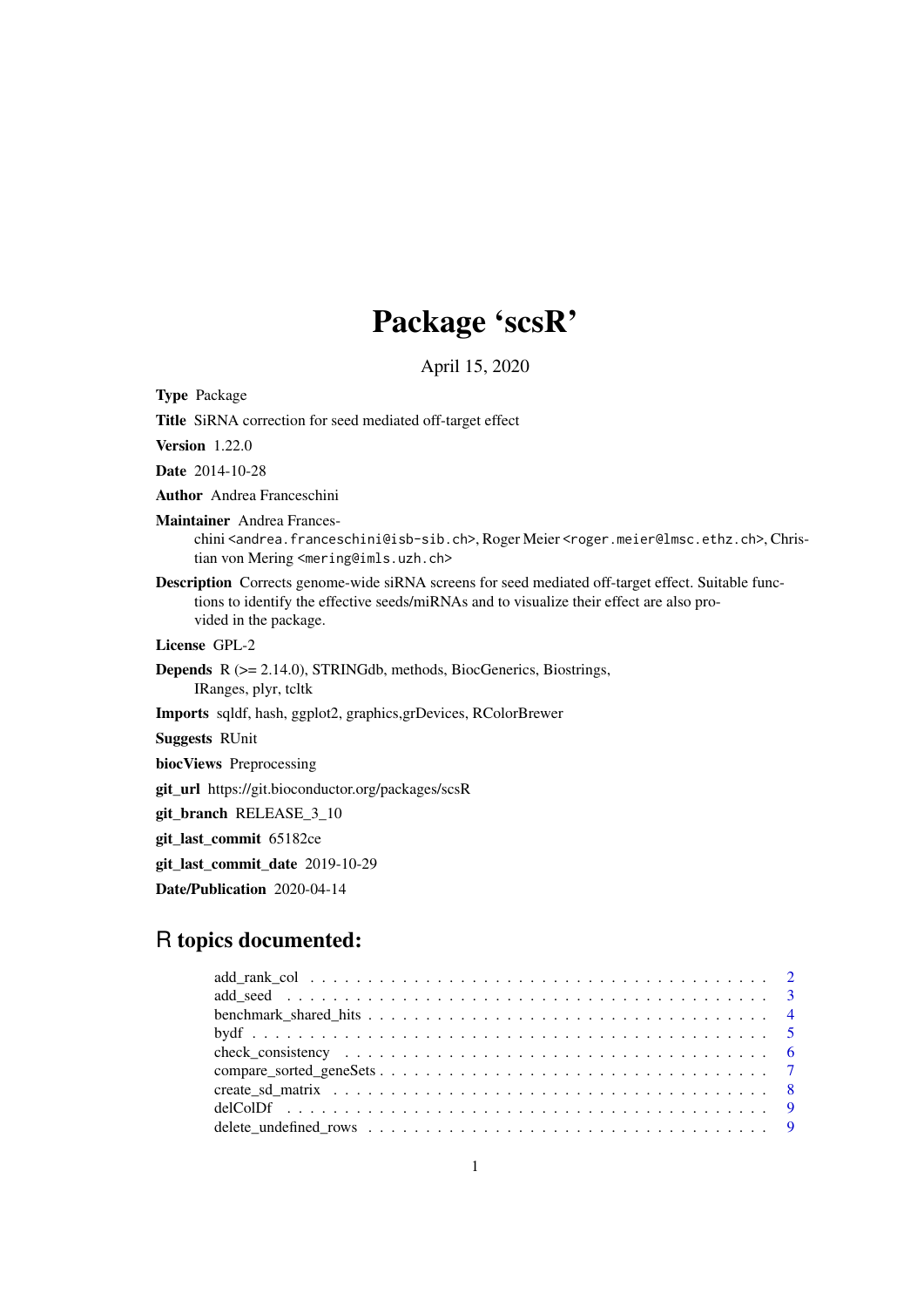<span id="page-1-0"></span>

| Index | 34 |
|-------|----|
|       |    |

add\_rank\_col *add\_rank\_col*

# Description

This method takes in input a dataframe containing the results of an siRNA screen. Then it adds a set of column that are useful for sorting to the dataframe. At the moment the following sorting columns are provided: - column with the median value of the siRNA score for each gene - columns that comes out from the execution of the RSA sorting method (Renate Konig et al.)

## Usage

```
add_rank_col(screen, reverse=FALSE, scoreColName="score", geneColName="GeneID")
```

| screen       | data frame containing the results of the siRNA experiment.                                                     |
|--------------|----------------------------------------------------------------------------------------------------------------|
| reverse      | boolean specifying the direction of the sorting (from the lowest scores to the<br>highest score or vice versa) |
| scoreColName | character vector with the name of the column that contains the score of the<br>screen                          |
| geneColName  | character vector with name of the column that contains the names of the genes<br>in the screen                 |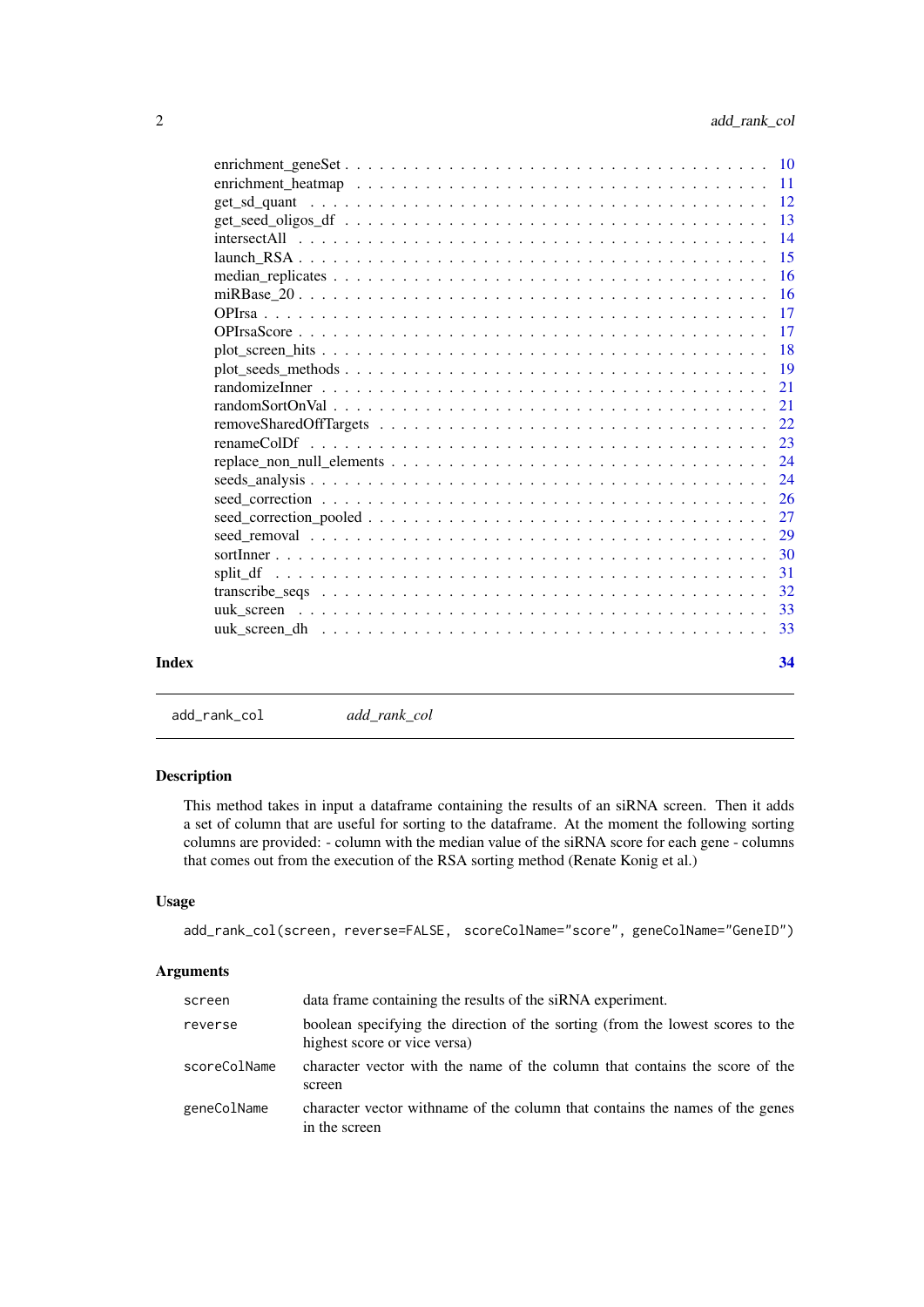#### <span id="page-2-0"></span>add\_seed 3

## Value

screen data frame with sorting columns added.

## Author(s)

Andrea Franceschini

#### References

A probability-based approach for the analysis of large-scale RNAi screens. Renate Konig et al. Nature Methods 2007

## Examples

```
data(uuk_screen)
uuk_screen_ranked = add_rank_col(uuk_screen[1:100,])
```
add\_seed *add\_seed*

#### Description

This method takes in input a dataframe containing the results of an siRNA screen. This screen must contain the siRNA sequences in a dedicated column (the sequences have to be provided in the guide/antisense orientation). Then it adds a column with the seed of the siRNA sequences.

## Usage

```
add_seed(df, seqColName="siRNA_seq", seedLength=7, startPosition=2)
```
## Arguments

| df            | Dataframe containing the results of the siRNA screen.                                                                                                     |
|---------------|-----------------------------------------------------------------------------------------------------------------------------------------------------------|
| seqColName    | character vector with the name of the column that contains the siRNA sequences<br>(the sequences have to be provided in the guide/antisense orientation). |
| seedLength    | length of the seed in nucleotides (by default 7 bases) (integer)                                                                                          |
| startPosition | position in the siRNA sequence where the seed starts (by default position 2)<br>(integer)                                                                 |

## Value

screen data frame with the seed column added.

## Author(s)

Andrea Franceschini

## Examples

```
data(uuk_screen)
seed_uuk_screen = add_seed(uuk_screen[1:100,])
```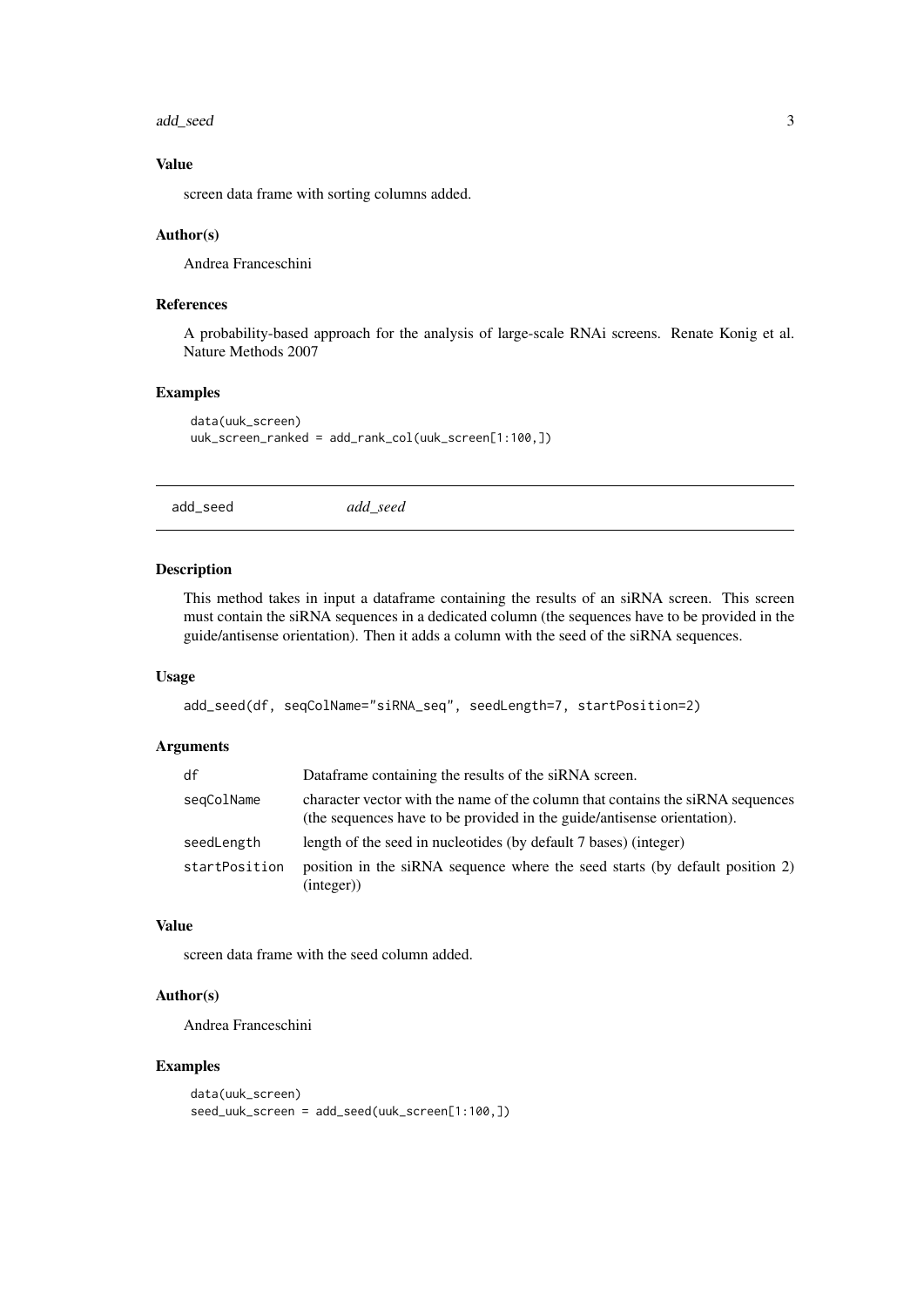<span id="page-3-0"></span>benchmark\_shared\_hits *benchmark\_shared\_hits*

#### Description

This method can be used to benchmark sorted gene vectors (A) that comes out from a siRNA screen. The benchmark is done against other sorted gene vectors (B) that we know to contain high density of real hits (e.g. the results of a second siRNA screen performed with a different library). The benchmark is performed simply comparing the top n hits of the two lists. If the two lists contain many shared best hits than we have a strong statistical signal. Then we display the number of shared best hits for different n, in a graph (if visualize\_pval variable is set to true the pvalue of the t-test is plotted instead of the number of shared hits).

## Usage

```
benchmark_shared_hits(glA, glB, col, avoidIntersectL=FALSE,
                         output_file=NULL, npoints=400, title="", scaleAXPoint = 1,
                         scaleBXPoint = NULL, fixedBXPoint=400, displayRandomMultipleLines=TRUE,
                         nrandom=20, intersectGenes=TRUE, visualize_pval=FALSE, max_ylim=NULL, xla
```

| glA             | sorted list containing one or more sorted vectors of genes ( <i>i.e.</i> hits of a genome<br>wide screen sorted by significance). Each element i of glA will be benchmarked<br>against element i of glB. In case glB contains only one element, each glA vector<br>will be benchmarked against glB[1].                                                                                                                                                                                                                                       |
|-----------------|----------------------------------------------------------------------------------------------------------------------------------------------------------------------------------------------------------------------------------------------------------------------------------------------------------------------------------------------------------------------------------------------------------------------------------------------------------------------------------------------------------------------------------------------|
| glB             | sorted list containing one or more sorted vectors of genes (i.e. hits of a genome<br>wide screen sorted by significance).                                                                                                                                                                                                                                                                                                                                                                                                                    |
| col             | sorted vector of booleans (a boolean i in the vector corresponds to the shared<br>hits of glA[i] with glB[i])                                                                                                                                                                                                                                                                                                                                                                                                                                |
| avoidIntersectL |                                                                                                                                                                                                                                                                                                                                                                                                                                                                                                                                              |
|                 | sorted vector of colors (a color i in the vector corresponds to the shared hits line<br>obtain intersecting glA[i] with glB[i] ) To perform the benchmark we construct<br>a background to be used (this background is given by the intersection of all the<br>glA and glB vectors) When an element i of the vector is set to TRUE, we don't<br>use the elements of glA[i] to compute the vector. This allows to benchmark also<br>methods that do output only few putative good genes (instead of a sorted list of<br>all the genes tested). |
| npoints         | number of points on the x-axis of the graph (integer)                                                                                                                                                                                                                                                                                                                                                                                                                                                                                        |
| nrandom         | number of random lines to compute (in order to infer the variation of the noise)<br>(integer)                                                                                                                                                                                                                                                                                                                                                                                                                                                |
| output_file     | path to the output file where to store the graph (character vector)                                                                                                                                                                                                                                                                                                                                                                                                                                                                          |
| title           | title of the graph (character vector)                                                                                                                                                                                                                                                                                                                                                                                                                                                                                                        |
| scaleAXPoint    | for position x in the graph we compare the best $x * scaleAXPoint$ best hits of<br>the genesA vector (integer)                                                                                                                                                                                                                                                                                                                                                                                                                               |
| scaleBXPoint    | for position x in the graph we compare the best $x * scaleBXP$ bind best hits of the<br>genesB vector (integer)                                                                                                                                                                                                                                                                                                                                                                                                                              |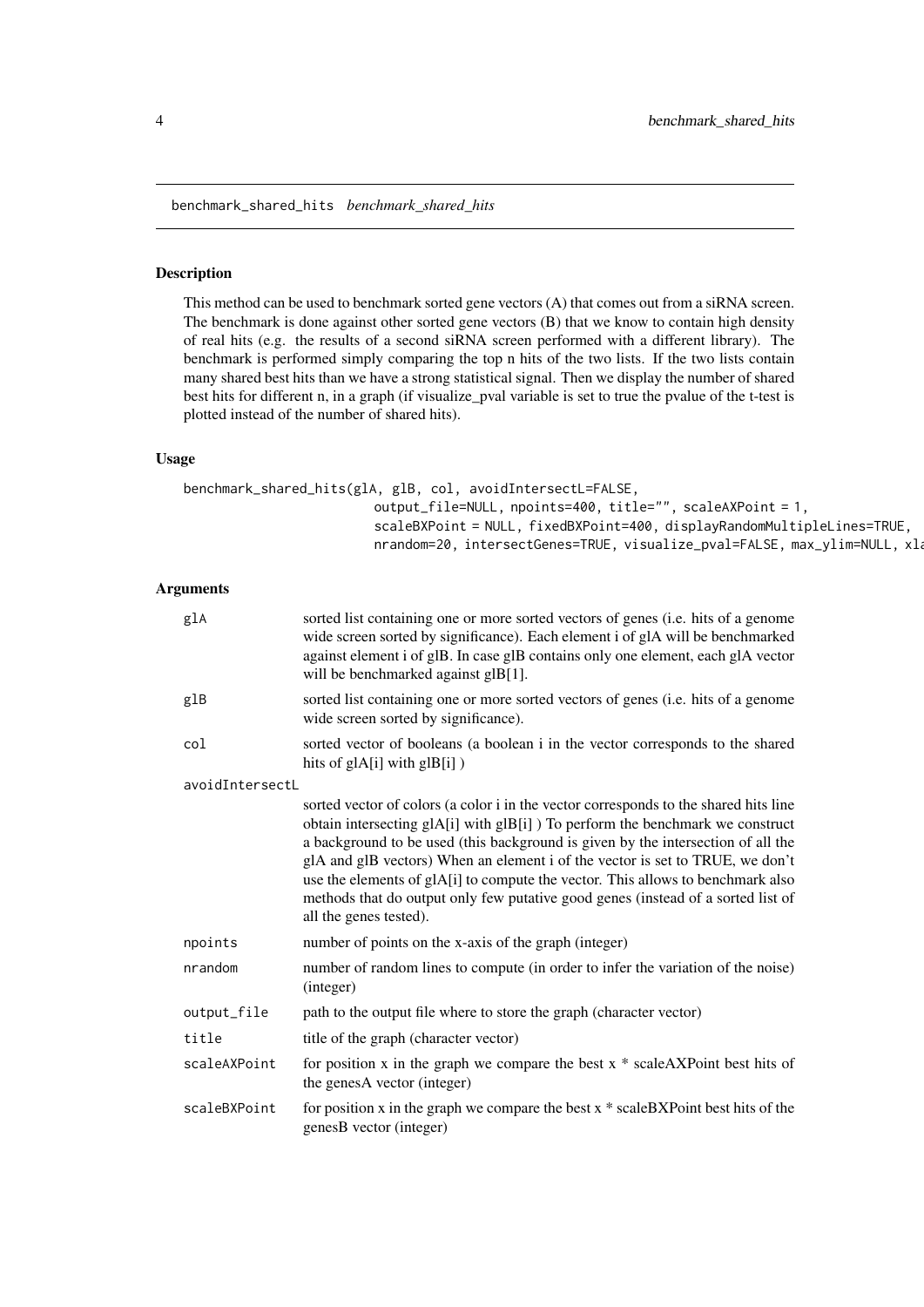<span id="page-4-0"></span>bydf 5

| fixedBXPoint               | for position x in the graph we compare the best fixed BXPoint best hits of the<br>genesB vector (integer)                                                      |  |
|----------------------------|----------------------------------------------------------------------------------------------------------------------------------------------------------------|--|
|                            | intersect Genes specify whether to intersect the genes from the various input vectors to form a<br>suitable background to be used for the benchmark. (boolean) |  |
|                            | visualize_pval specify whether a p-value (derived by an hypergeometric test) should be visual-<br>ized instead of the number of shared hits. (boolean)         |  |
| displayRandomMultipleLines |                                                                                                                                                                |  |
|                            | specify whether to display several random lines in the graph (instead of only one<br>line that is the average of all the random lines) (boolean)               |  |
| $max_v$ lim                | y upper limit (integer)                                                                                                                                        |  |
| xlab                       | xlab (character vector)                                                                                                                                        |  |
| ylab                       | ylab (character vector)                                                                                                                                        |  |

## Author(s)

Andrea Franceschini

# Examples

```
data(uuk_screen)
data(uuk_screen_dh)
benchmark_shared_hits(
  glA=list(
    uuk_screen[1:1000,]$GeneID,
    arrange(add_rank_col(uuk_screen[1:1000,]), log_pval_rsa)$GeneID
  ),
  glB=list(uuk_screen_dh$GeneID),
  col=c("black", "blue"),
  title="UUKUNIEMI Hela Cell Killers"
\lambda
```
bydf *bydf*

# Description

apply a function to a group of rows in the input data frame (similar to the sql group by statememnt).

## Usage

bydf(df, groupColName, valColName, fun, newColName="temp\_by\_col\_name") bydfa(df, groupColName, valColName, fun, newColName="temp\_by\_col\_name")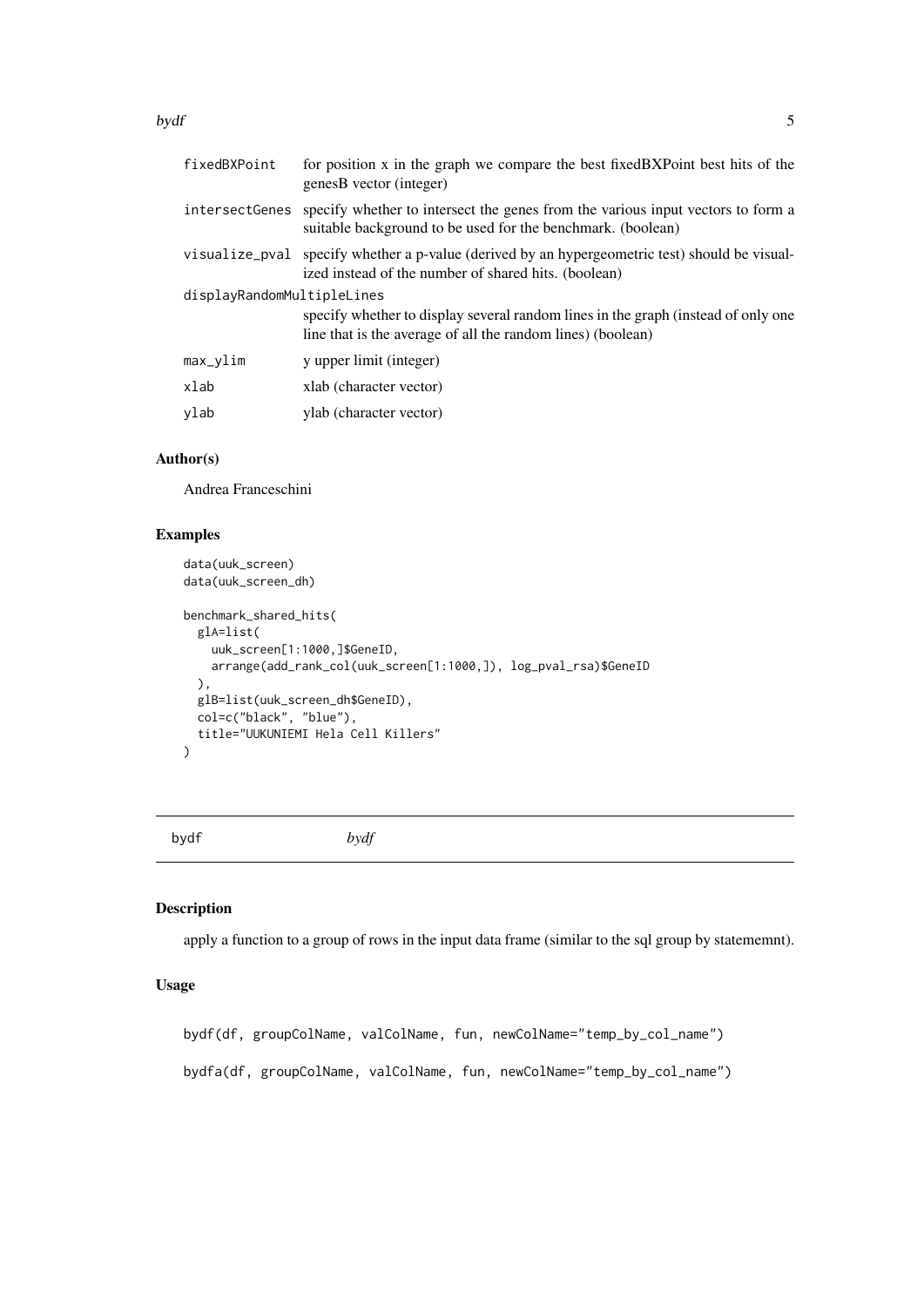## <span id="page-5-0"></span>Arguments

| df           | input data frame                                                                                |
|--------------|-------------------------------------------------------------------------------------------------|
| groupColName | name of the column to be used for grouping the rows (character vector)                          |
| valColName   | name of the column containing the values to be inserted in the function (charac-<br>ter vector) |
| fun          | function to be applied (function)                                                               |
| newColName   | name of the colum that contains the result of the function (character vector)                   |

## Details

The methods currently depend on the type of to:

- bydf apply a function to a group of rows in the input data frame (similar to the sql group by statememnt). Put the results of this function in a new data frame that is returned as output.
- bydfa apply a function to a group of rows in the input data frame (similar to the sql group by statememnt). return the same data frame with an additional column with the results of the function.

## Value

bydf: data frame with the function applied to the grouping bydfa: input data frame with an additional column with the results of the function applied to the grouping.

#### Author(s)

Andrea Franceschini

#### Examples

```
data(uuk_screen)
screen=add_seed(uuk_screen[1:1000,])
screen_sd = bydf(screen, groupColName="seed7", "score", sd, "sd")
```
check\_consistency *check\_consistency*

## Description

This method takes an siRNA screen as input and check its consistency (i.e. check that the format of the data is suitable for the usage with our scsR package). The method prints meaningful warnings for every inconsistency that can be detected

# Usage

```
check_consistency(screen, scoreColName = "score", geneColName = "GeneID",
                                  seqColName="siRNA_seq")
```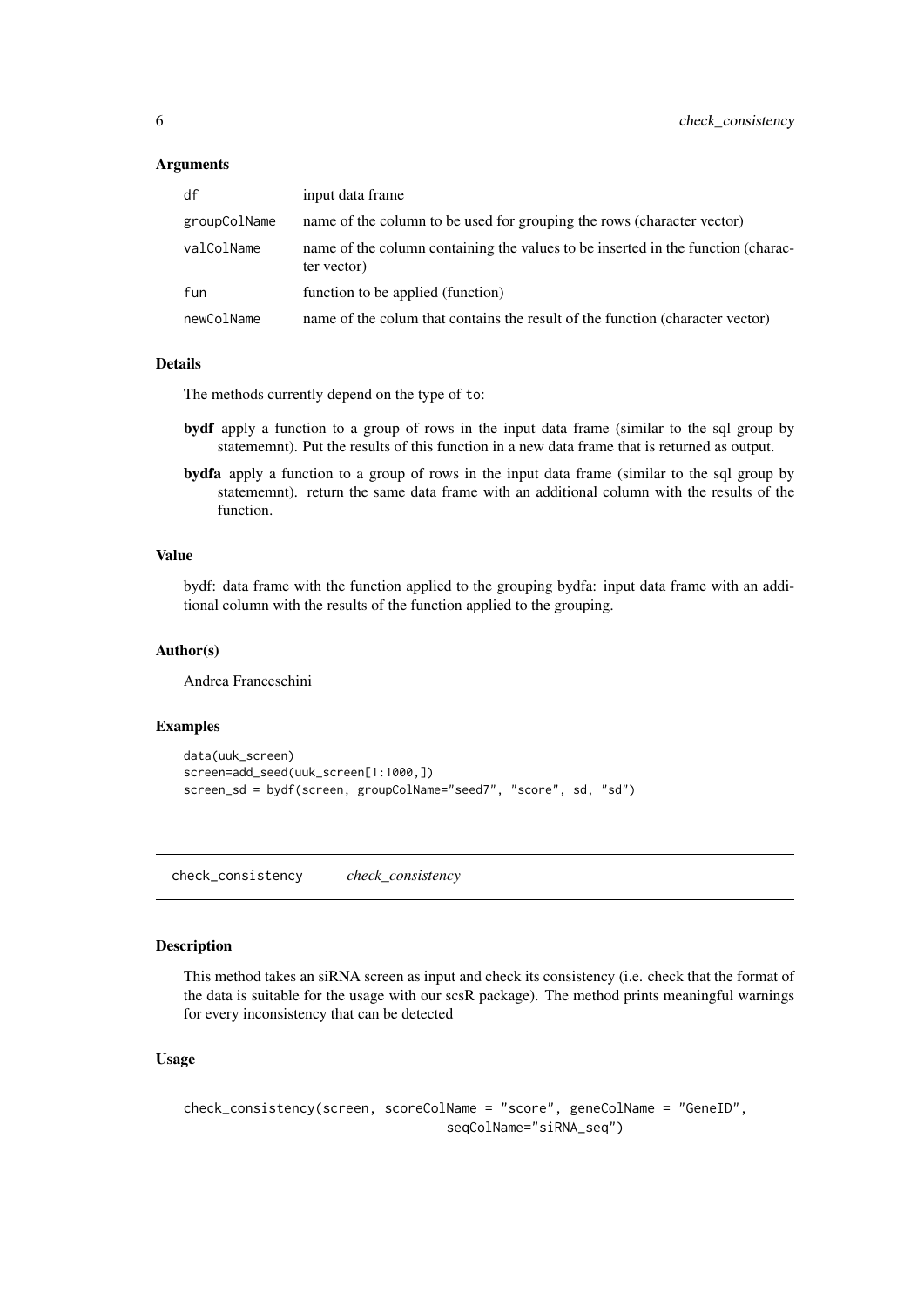## <span id="page-6-0"></span>Arguments

| screen       | Dataframe containing the results of the siRNA scree                                                                                                                                                                                                             |
|--------------|-----------------------------------------------------------------------------------------------------------------------------------------------------------------------------------------------------------------------------------------------------------------|
| scoreColName | name of the column that contains the score of the screen (character vector)                                                                                                                                                                                     |
| geneColName  | name of the column that contains the gene identifier of the screen (character<br>vector)                                                                                                                                                                        |
| segColName   | name of the column that contains the siRNA sequences in the screen. (the<br>sequences have to be provided in the guide/antisense orientation and each se-<br>quence must be in the format of a character vector, i.e. a simple string). (char-<br>acter vector) |

## Value

return the data frame passed in input with possible consistency corrections.

## Author(s)

Andrea Franceschini

## Examples

```
data(uuk_screen)
uuk_screen <- check_consistency(uuk_screen)
```
compare\_sorted\_geneSets

*compare\_sorted\_geneSets*

#### Description

This method can be used to compare the performances of two different sorted gene vectors (A1 and A2) relative to a reference vector (B). To perform the comparison we use n best hits from genesetA1 and genesetA2. n is defined as the number of elements of the smallest of the two vectors(after intersecting it with the background). For the comparison see also the enrichment\_geneSet method.

## Usage

```
compare_sorted_geneSets(genesetA1, genesetA2, genesetB, background, limA=NULL, limB=NULL)
```

| genesetA1  | vector of sorted genes (character vector)                                                 |
|------------|-------------------------------------------------------------------------------------------|
| genesetA2  | vector of sorted genes (character vector)                                                 |
| genesetB   | vector of genes to be used as reference (character vector)                                |
| background | vector of genes to be used as background (character vector)                               |
| limA       | limit the number of genes of the vector genesetA1 to the first limA genes (inte-<br>ger)  |
| limB       | limit the number of genes of the vector geneset B1 to the first limB genes (inte-<br>ger) |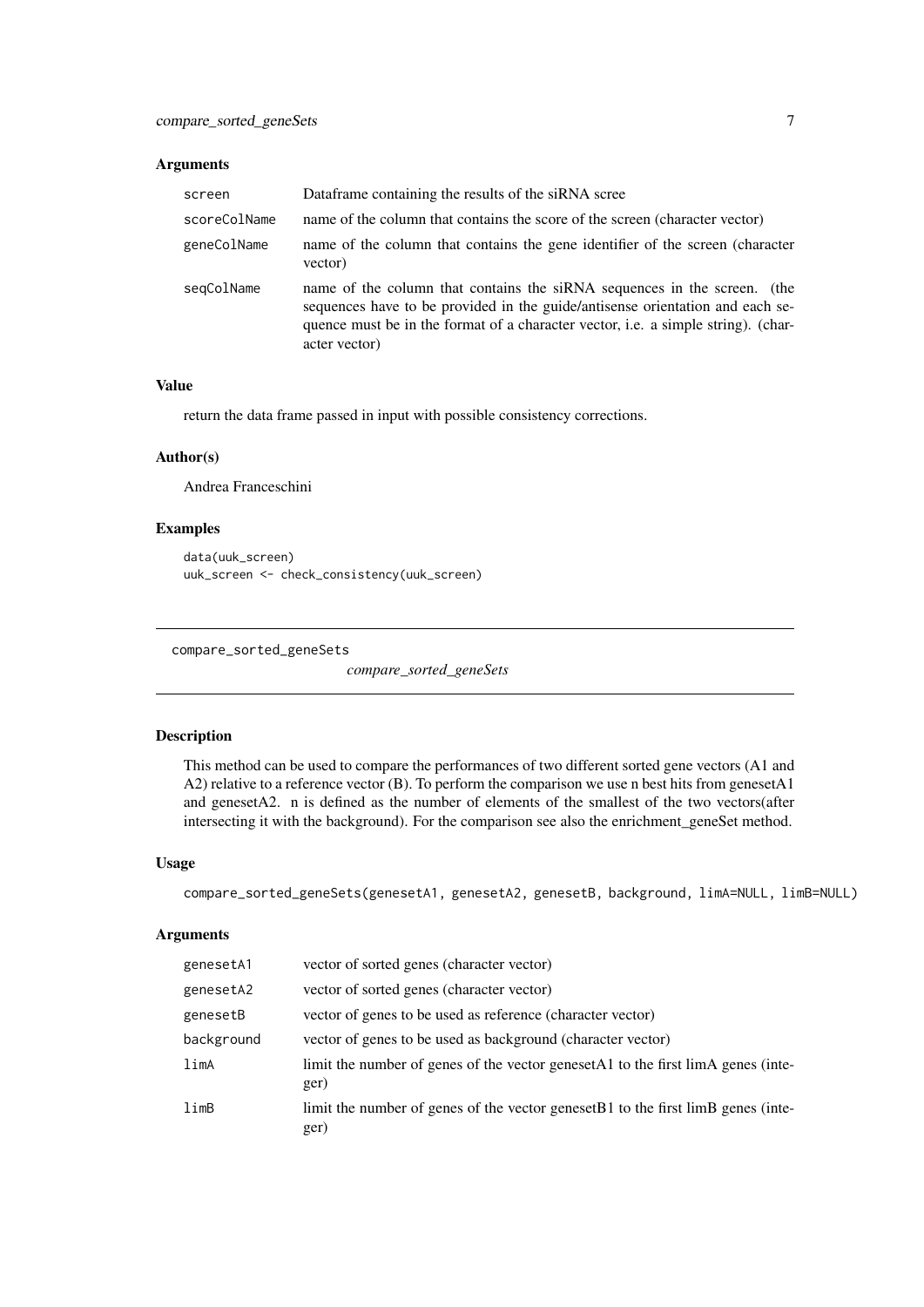## Author(s)

Andrea Franceschini

#### Examples

```
data(uuk_screen)
data(uuk_screen_dh)
compare_sorted_geneSets(unique(uuk_screen$GeneID)[1:200],
                  unique(arrange(add_rank_col(uuk_screen), log_pval_rsa)$GeneID)[1:200],
                              unique(uuk_screen_dh$GeneID)[1:400],
                              intersect(uuk_screen$GeneID, uuk_screen_dh$GeneID)
                              )
```
create\_sd\_matrix *create\_sd\_matrix*

#### Description

We observed that the standard deviation of the oligos that share the same seed do change relative to their average score. In principle we could plot this information on a graph (x-axis = average of the oligos that share the same seed, y-axes = standard deviation of the oligos). We do provide this utility method to condense this information in a matrix (that reports the quantiles of the standard deviation for every score interval).

## Usage

```
create_sd_matrix(screen, seedColName="seed7", scoreColName="score")
```
#### Arguments

| screen       | data frame containing the results of the siRNA experiment.                               |
|--------------|------------------------------------------------------------------------------------------|
| seedColName  | name of the column that contains the seeds sequences of the screen (character<br>vector) |
| scoreColName | name of the column that contains the score of the screen (character vector)              |

## Value

matrix that reports the quantiles of the standard deviation for every score interval.

## Author(s)

Andrea Franceschini

#### Examples

```
data(uuk_screen)
```
# to speed up the example we use only the first 100 rows uuk\_screen\_reduced = uuk\_screen[1:100,]

```
screen = add_seed(uuk_screen_reduced)
sd_matrix = create_sd_matrix(screen)
```
<span id="page-7-0"></span>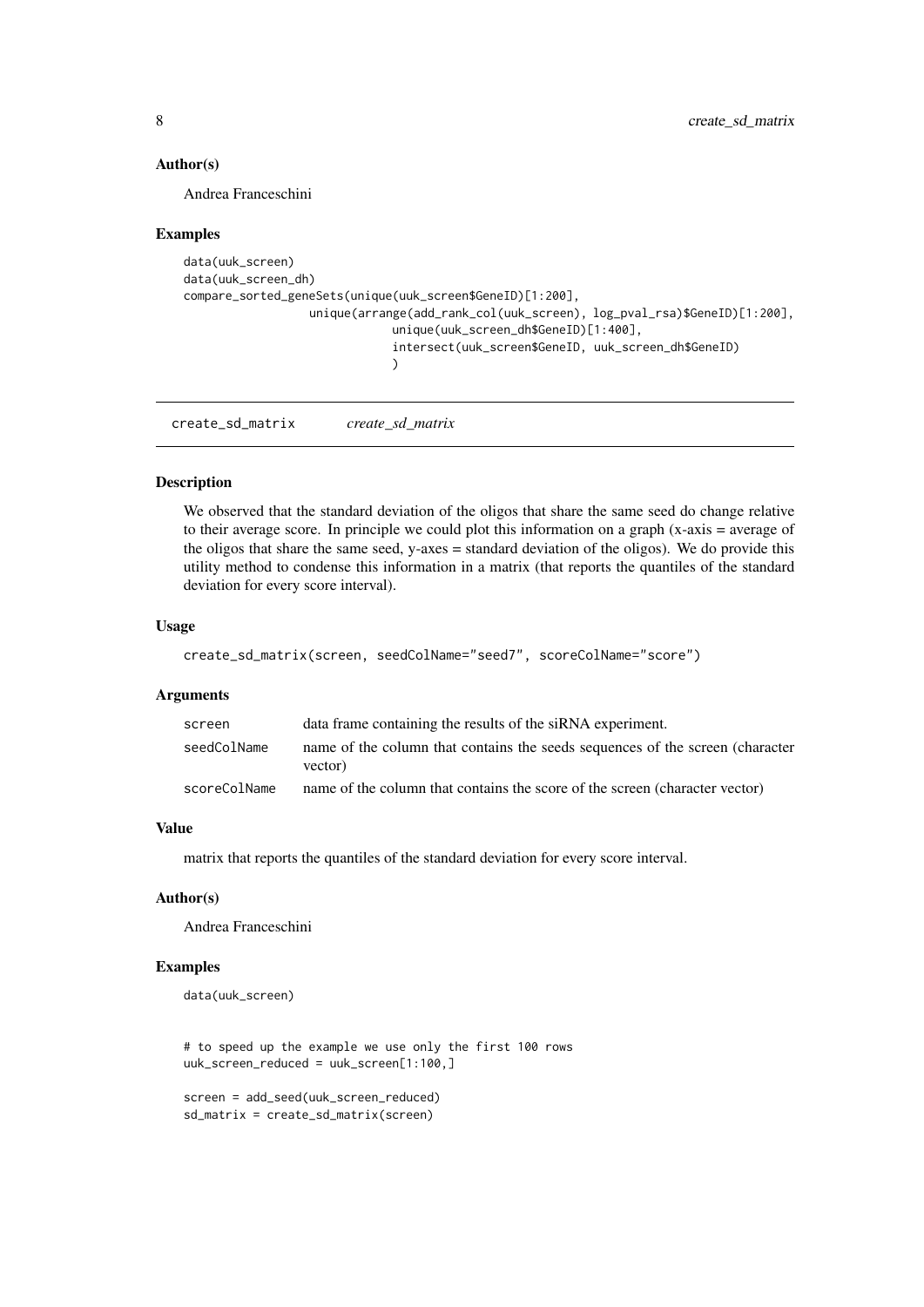<span id="page-8-0"></span>delColDf *delColDf*

# Description

Delete a specific column in the data frame.

# Usage

delColDf(df, colName)

## Arguments

| df      | data frame                                          |
|---------|-----------------------------------------------------|
| colName | name of the column to be deleted (character vector) |

# Value

input data frame with the column deleted.

# Author(s)

Andrea Franceschini

## Examples

```
data(uuk_screen)
uuk_screen2 = delColDf(uuk_screen, "score")
```
delete\_undefined\_rows *delete\_undefined\_rows*

## Description

method to delete the rows that contain undefined values in some specific columns.

# Usage

```
delete_undefined_rows(df, colNames, quiet=FALSE)
```
# Arguments

| df       | data frame                                                                                                                                         |
|----------|----------------------------------------------------------------------------------------------------------------------------------------------------|
| colNames | vector with the names of the column that must be defined (i.e. their values<br>cannot be NULL, NA, NaN or zero-length strings) (vector of strings) |
| quiet    | specify whether to avoid printing warnings. (boolean)                                                                                              |

# Value

data frame without the rows that contain at least one undefined value in the column list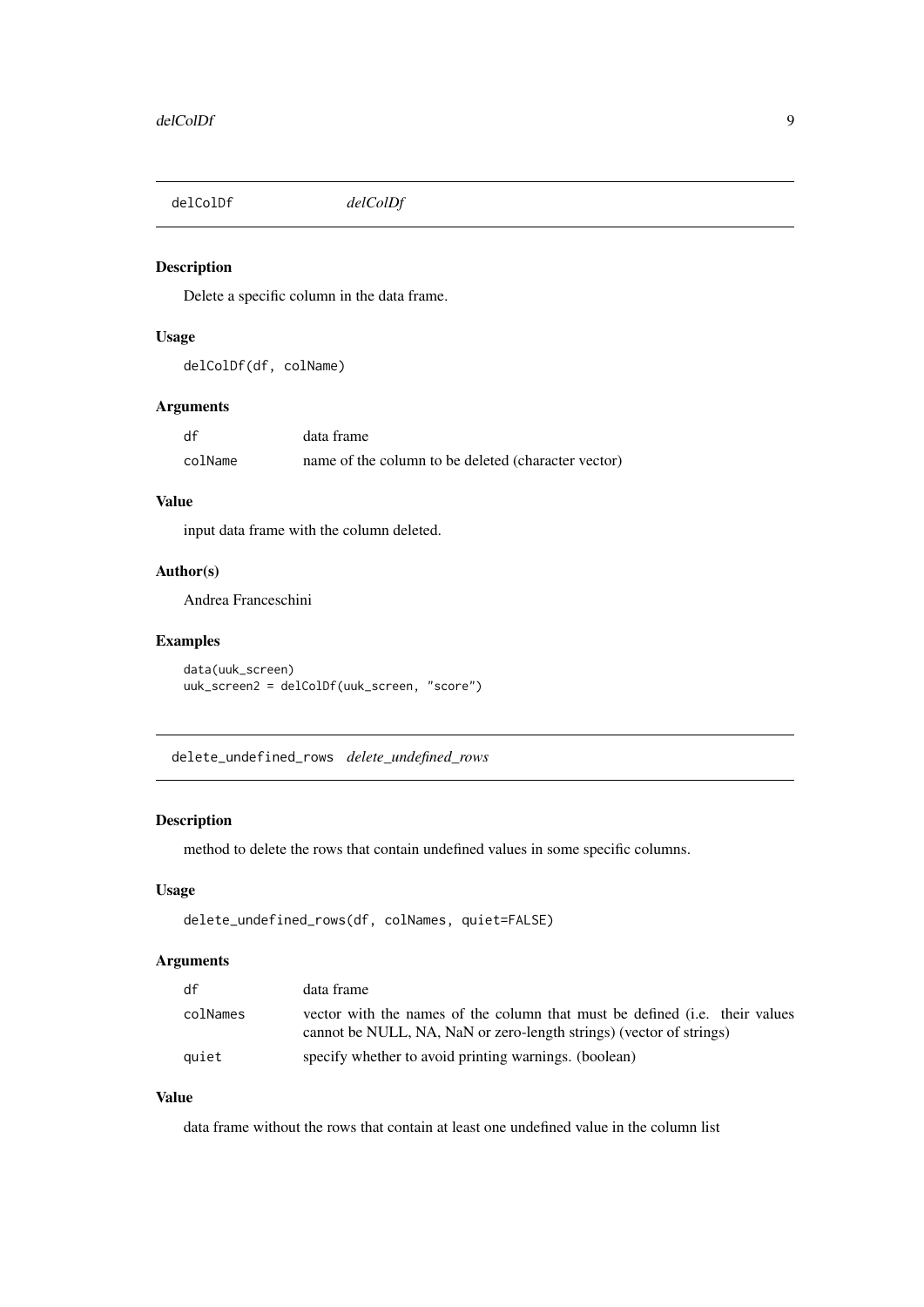## Author(s)

Andrea Franceschini

## Examples

```
data(uuk_screen)
screen <- delete_undefined_rows(uuk_screen, colNames=c("score", "GeneID"))
```
enrichment\_geneSet *enrichment\_geneSet*

## Description

Computes the hypergeometric p-value that represents the enrichment of genesetA with genes of the genesetB.

## Usage

```
enrichment_geneSet(genesetA, genesetB, background=NULL, quiet=FALSE)
```
#### Arguments

| genesetA   | vector of sorted genes (vector of strings)                   |
|------------|--------------------------------------------------------------|
| genesetB   | vector of sorted genes (vector of strings)                   |
| background | vector of genes to be used as background (vector of strings) |
| quiet      | avoid print any message/warning (boolean)                    |

# Value

the hypergeometric p-value that represents the enrichment of genesetA with genes of the genesetB. (integer)

## Author(s)

Andrea Franceschini

## Examples

```
data(uuk_screen)
data(uuk_screen_dh)
enrichment_geneSet(unique(uuk_screen$GeneID)[1:200],
                   unique(uuk_screen_dh$GeneID)[1:400],
                   intersect(uuk_screen$GeneID, uuk_screen_dh$GeneID))
```
<span id="page-9-0"></span>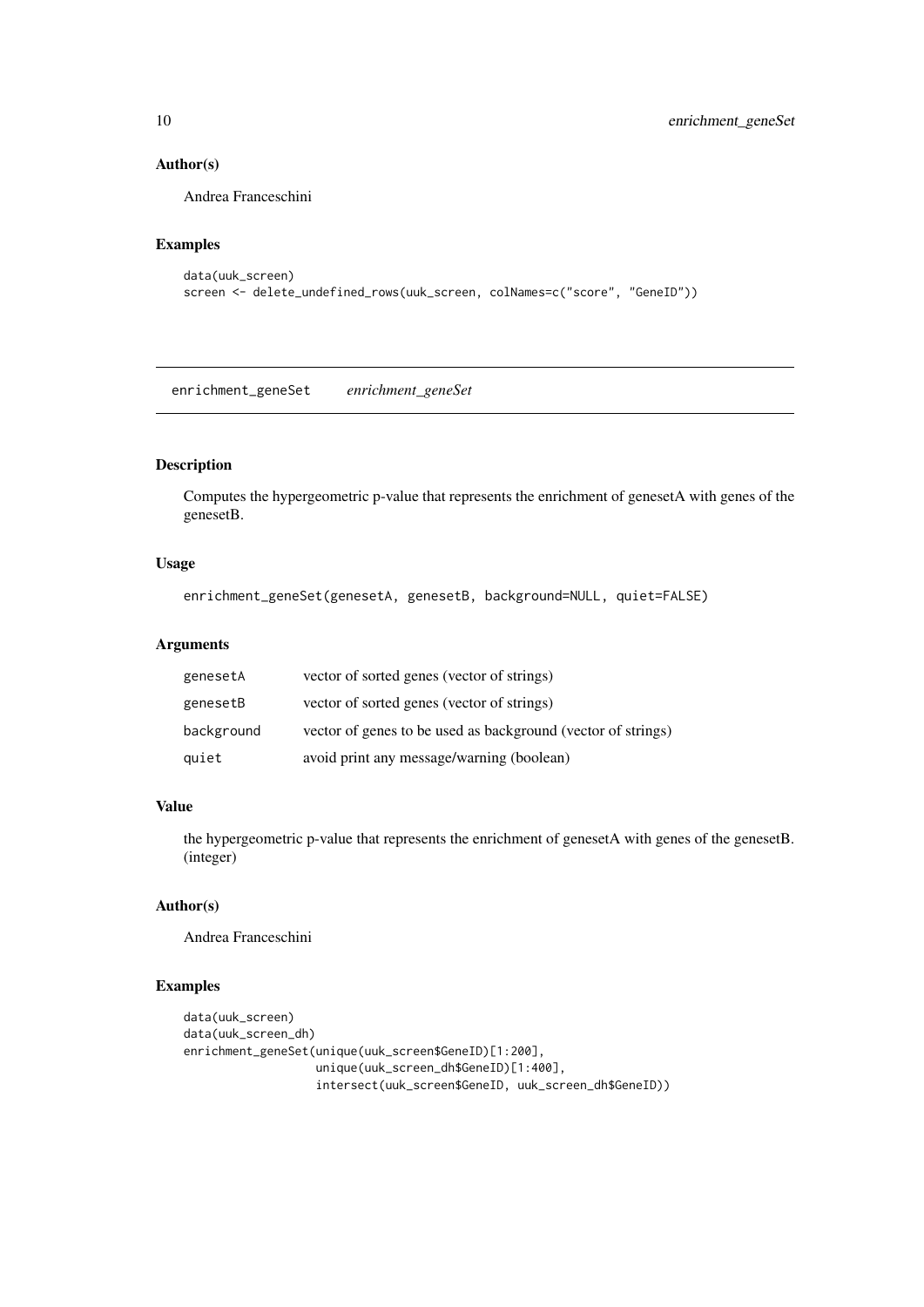<span id="page-10-0"></span>enrichment\_heatmap *enrichment\_heatmap*

## Description

Produces an heatmap showing the enriched annotations that are found in the input vectors of gene identifiers.

## Usage

```
enrichment_heatmap(genesVectors, vectorsNames, output_file=NULL, title="", limit=400, species_ncb
                    enrichmentType="Process", limitMultiPicture=NULL, fdr_threshold=0.05, pvalue_
                    cexRow=NULL, cexCol=1, STRINGversion="9_05", selectTermsVector=NULL, iea = TRU
```

| genesVectors                                                                                                         | list containing several sorted vectors of genes (i.e. columns of the heatmap) for<br>which to compute the enrichment in pathways (list)                                                                                                                              |
|----------------------------------------------------------------------------------------------------------------------|----------------------------------------------------------------------------------------------------------------------------------------------------------------------------------------------------------------------------------------------------------------------|
| vectorsNames                                                                                                         | names of the vectors (to be displayed as column labels on the heatmap) (vector<br>of strings)                                                                                                                                                                        |
| output_file                                                                                                          | path to an output file where to store the heatmap (this file should have the pdf<br>extension) (character vector)                                                                                                                                                    |
| title                                                                                                                | title of the heatmap graph (character vector)                                                                                                                                                                                                                        |
| limit<br>species_ncbi_taxonomy_id                                                                                    | considers only the top genes in the vector (integer)                                                                                                                                                                                                                 |
|                                                                                                                      | ncbi taxonomy id of the organism (e.g. 9606 for Human) (integer)                                                                                                                                                                                                     |
| enrichmentType                                                                                                       | type of Enrichment of the heatmap (either Process or KEGG. The first tests for<br>enrichment in GO biological processes, while the second tests for the enrichment<br>in KEGG pathways) (character vector)                                                           |
| limitMultiPicture                                                                                                    |                                                                                                                                                                                                                                                                      |
|                                                                                                                      | number of rows of the heatmap before to start a new page in the pdf (integer)                                                                                                                                                                                        |
| fdr_threshold<br>considers only the rows with at least one element below this threshold (number)<br>pvalue_threshold |                                                                                                                                                                                                                                                                      |
|                                                                                                                      | considers only the rows with at least one element below this threshold (number)                                                                                                                                                                                      |
| cexRow                                                                                                               | size of the row labels (number)                                                                                                                                                                                                                                      |
| cexCol                                                                                                               | size of the columns' labels (number)                                                                                                                                                                                                                                 |
| STRINGversion                                                                                                        | specify the version of STRING to use for the enrichment annotations (by default<br>9_05) (character vector)                                                                                                                                                          |
| selectTermsVector                                                                                                    |                                                                                                                                                                                                                                                                      |
|                                                                                                                      | specify the terms to select. Each term must fully contain at least one string of<br>this vector. This parameter can be used when we want to limit the output of the<br>method, for example to fit the output image in one page of an article (vector of<br>strings). |
| iea                                                                                                                  | specify whether to use Electronic Inferred Association annotations (to be used<br>in case you are querying the GeneOntology). (boolean)                                                                                                                              |
| sortingMethod                                                                                                        | specify whether a sorting method should be applied. For the moment, the only<br>available method is rowMeans. (character vector)                                                                                                                                     |
| avoidIntersect                                                                                                       | specify whether a sorting method should be applied. For the moment, the only<br>available method is rowMeans. (character vector)                                                                                                                                     |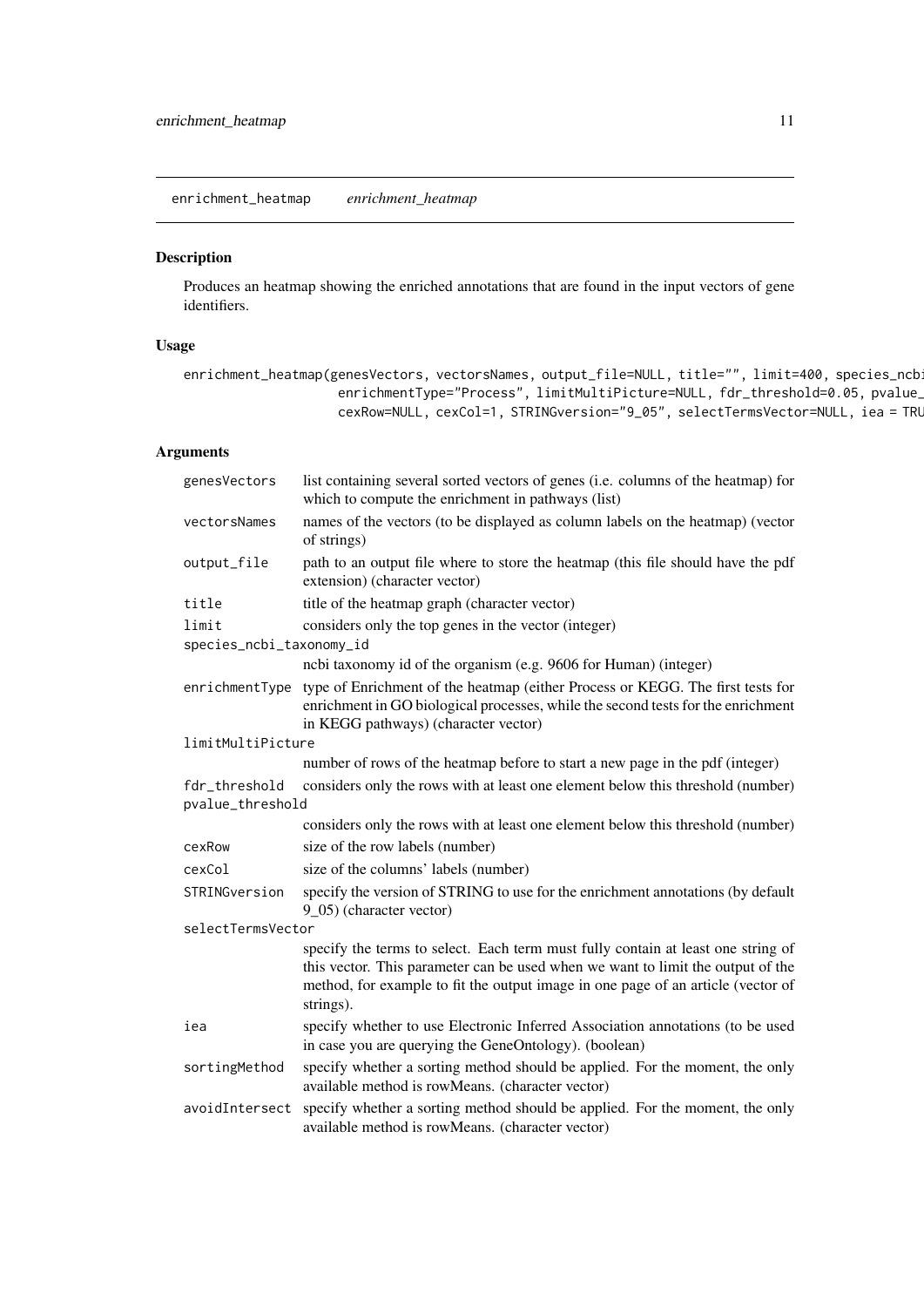## <span id="page-11-0"></span>Value

matrix that is used to generate the heat map

## Author(s)

Andrea Franceschini

#### Examples

```
data(uuk_screen)
data(uuk_screen_dh)
## Not run:
heatmapMatrix = enrichment_heatmap( list( uuk_screen$GeneID,
                          arrange(add_rank_col(uuk_screen), log_pval_rsa)$GeneID,
                          uuk_screen_dh$GeneID
),
                    list("Qiagen", "Qiagen (RSA)", "Dharmacon"),
                    limit=400,
                    enrichmentType = "Process",
                    output_file=NULL,
                    title="Uuk Cell Killers",
selectTermsVector=c("cycle")
\lambda## End(Not run)
```
get\_sd\_quant *get\_sd\_quant*

## Description

This method scan the quantile standard deviation matrix (produced by create-sd-matrix function) and finds the quantile of the given standard deviation and average score

#### Usage

get\_sd\_quant(sdval, score, sd\_matrix)

#### Arguments

| sdval     | standard deviation (number)                 |
|-----------|---------------------------------------------|
| score     | average score (number)                      |
| sd matrix | standard deviation quantile matrix (matrix) |

## Value

number from 1 to 20 that represents the quantile of the standard deviation in the given score range (1 corresponds to 0.05 percent). (integer)

## Author(s)

Andrea Franceschini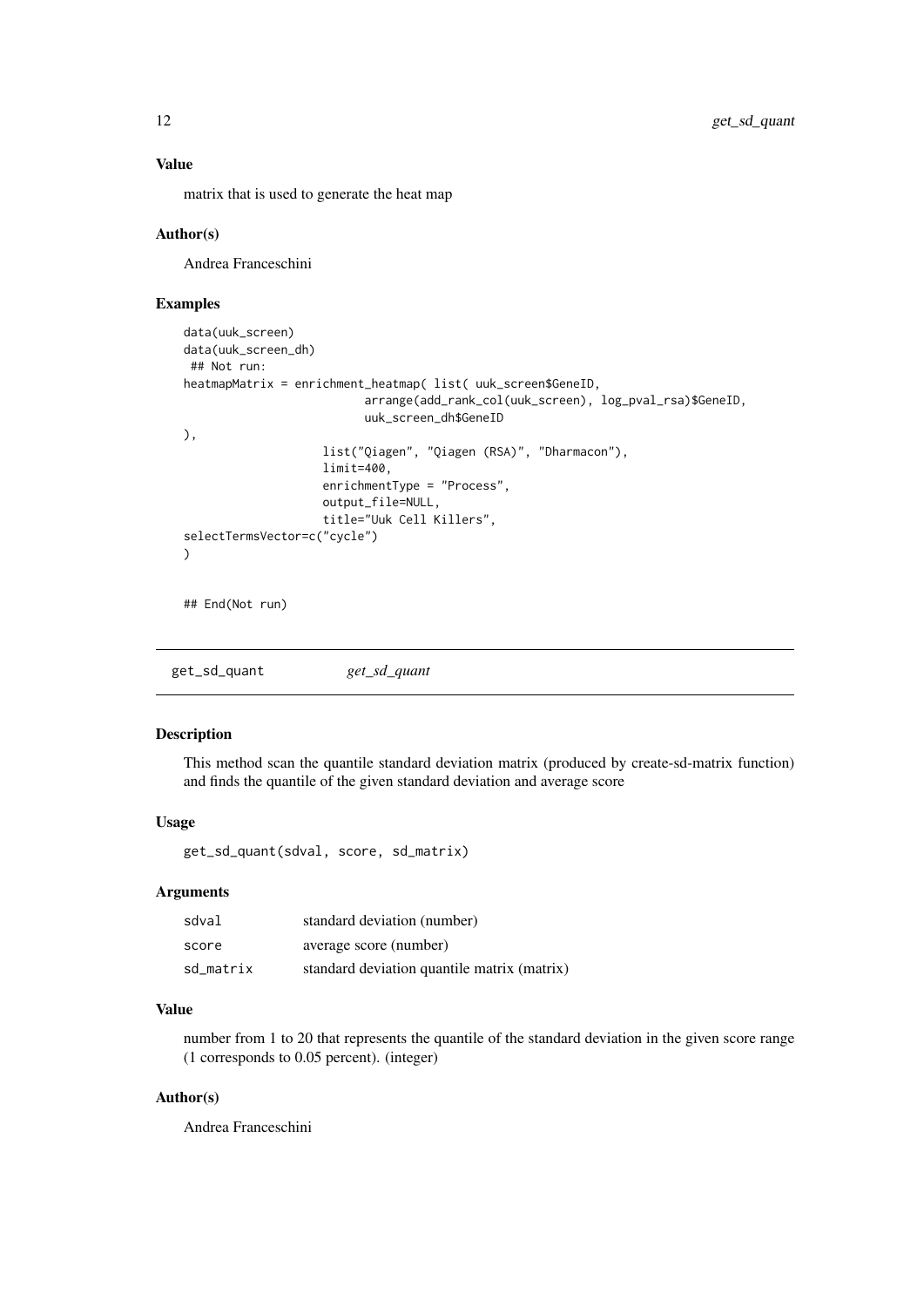#### <span id="page-12-0"></span>get\_seed\_oligos\_df 13

#### Examples

```
data(uuk_screen)
```

```
# to speed up the example we use only the first 2500 rows
uuk_screen_reduced = uuk_screen[1:2500,]
screen = add_seed(uuk_screen_reduced)
```

```
sd_matrix = create_sd_matrix(screen)
quant <- get_sd_quant(0.3, 0.9, sd_matrix)
```
get\_seed\_oligos\_df *get\_seed\_oligos\_df*

## Description

This function returns the screen, that is given in input, with additional columns about the possible off-targets/seed effect of each oligos. The seed effect is computed excluding the current oligo.

#### Usage

```
get_seed_oligos_df(screen, seedColName="seed7", scoreColName="score", geneColName="GeneID", gene
                      min_oligos_x_gene=4, min_oligos_x_statistics=4, random=FALSE, kolmogorovSan
```
## Arguments

| screen                  | data frame containing the results of the siRNA experiment (sorted by signifi-<br>cance).                                                                                                                                                              |  |
|-------------------------|-------------------------------------------------------------------------------------------------------------------------------------------------------------------------------------------------------------------------------------------------------|--|
| seedColName             | specify the direction of the sorting (from the lowest scores to the highest score<br>or vice versa) (character vector)                                                                                                                                |  |
| scoreColName            | name of the column that contains the score of the screen (character vector)                                                                                                                                                                           |  |
| geneColName             | name of the column that contains the names of the genes in the screen (character<br>vector)                                                                                                                                                           |  |
| gene_interval           | apply the analysis only to the genes that are included in this interval (the screen<br>must be sorted by significance and the interval has to be intended from the best<br>hits to the worst hits). (vector of integer)                               |  |
| min_oligos_x_gene       |                                                                                                                                                                                                                                                       |  |
|                         | minimum number of oligos that a gene must have in order to be included in the<br>analysis (integer)                                                                                                                                                   |  |
| min_oligos_x_statistics |                                                                                                                                                                                                                                                       |  |
|                         | minimum number of oligos with the same seed that is required in order to apply<br>a statistics (otherwise 0 is returned). (integer)                                                                                                                   |  |
| random                  | randomize the genes of the screen (boolean)                                                                                                                                                                                                           |  |
| progress_bar            | print progress bar (boolean)                                                                                                                                                                                                                          |  |
| kolmogorovSampleSize    |                                                                                                                                                                                                                                                       |  |
|                         | sample size to be used for the Kolmogorov Smirnov statistics (i.e. the number of<br>genes that we consider to be enough in order to infer the correct distribution of<br>the genome-wide screen. The higher this number, the slower the computation). |  |

If this variable is left to NULL the Kolmogorov statistics is disabled (integer)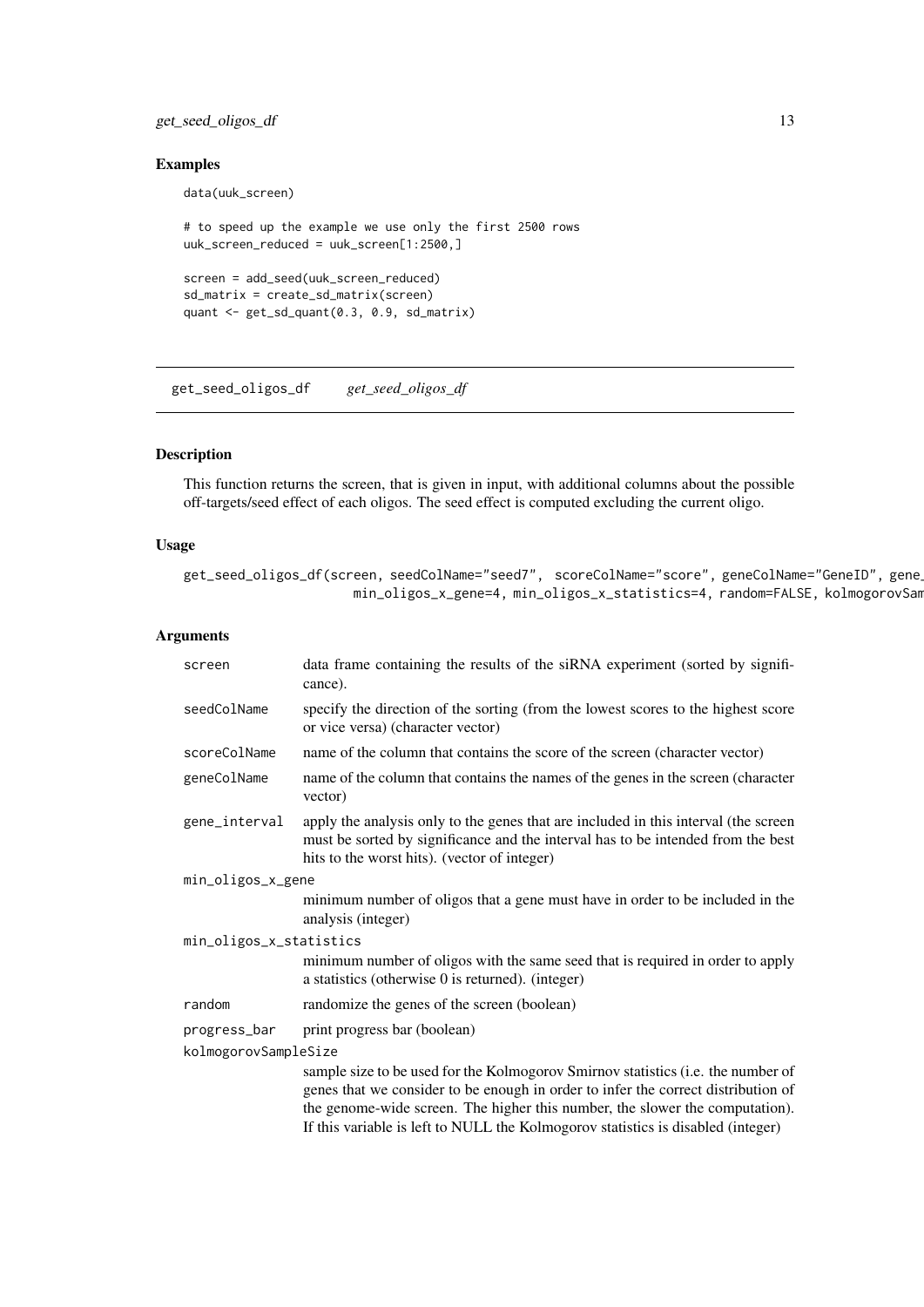## <span id="page-13-0"></span>Value

screen, that is given in input, with additional columns about the possible off-targets/seed effect of each oligos. (data frame)

# Author(s)

Andrea Franceschini

## Examples

data(uuk\_screen)

# to speed up the example we use only the first 100 rows uuk\_screen\_reduced = uuk\_screen[1:1000,]

uuk\_screen <- add\_seed(uuk\_screen\_reduced) sodf = get\_seed\_oligos\_df(uuk\_screen)

intersectAll *intersectAll*

## Description

intersect several vectors that can be passed as arguments of the functino

## Usage

intersectAll(...)

#### Arguments

... vectors to intersect

## Value

vector that results from the intersection of the input vectors

## Author(s)

Andrea Franceschini

## Examples

 $intersection[ (c(1,2,3,4), c(1,2), c(2,3,4))$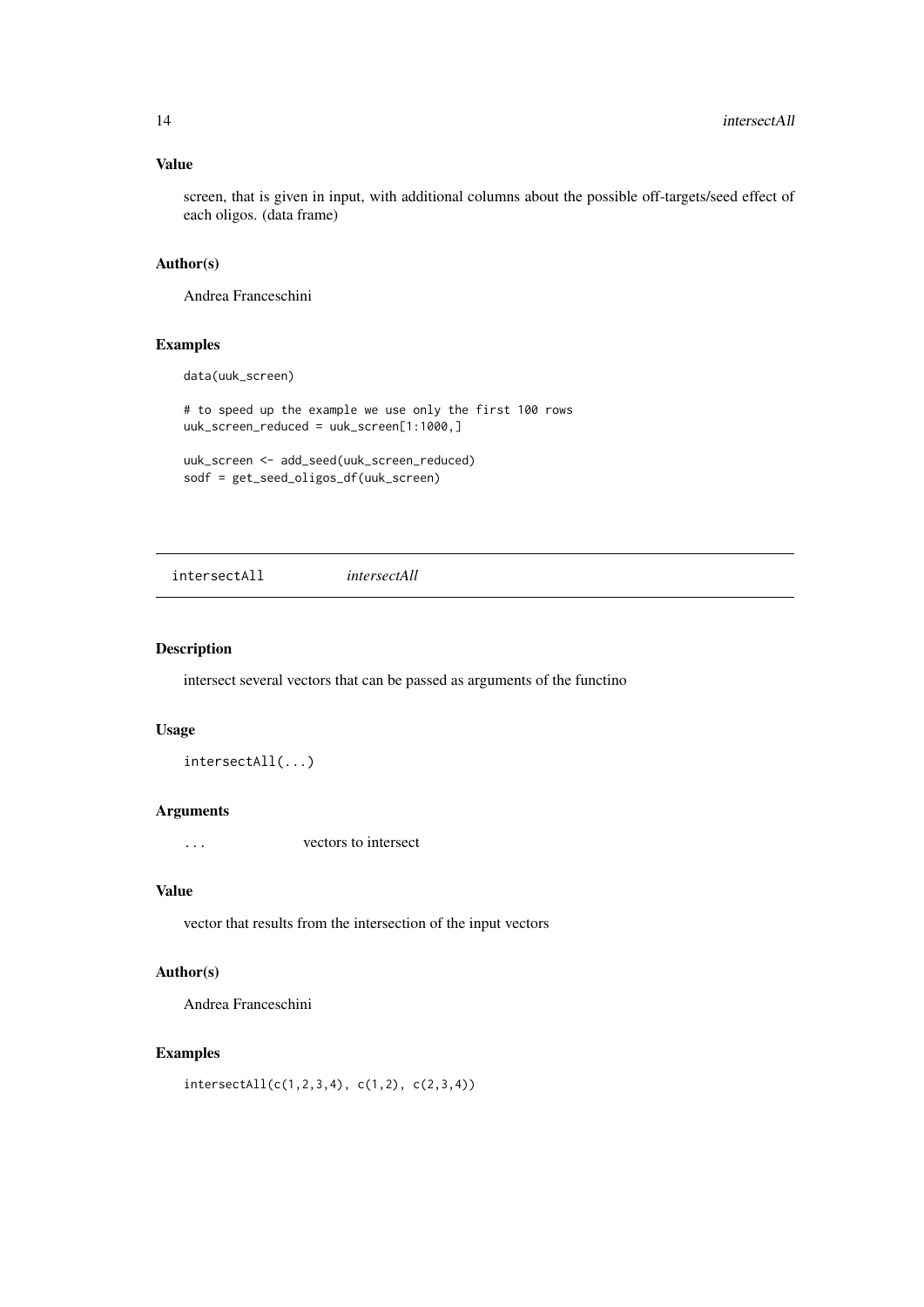<span id="page-14-0"></span>launch\_RSA *launch\_RSA*

## Description

launch RSA sorting method

# Usage

launch\_RSA(df, LB=-100, UB=100, reverse=FALSE, strScoreCol="", strGeneCol="Gene\_ID", keepAllRSARet

## Arguments

| df                     | data frame containing the results of the siRNA experiment.                                  |
|------------------------|---------------------------------------------------------------------------------------------|
| LB                     | RSA lower bound (look KONIG paper). (number)                                                |
| <b>UB</b>              | RSA upper bound (look KONIG paper). (number)                                                |
| reverse                | whether to sort in ascending or descending order. (boolean)                                 |
| strScoreCol            | name of the column that contains the score of the screen (character vector)                 |
| strGeneCol             | name of the column that contains the names of the genes in the screen (character<br>vector) |
| keepAllRSAReturnFields |                                                                                             |
|                        | specify whether you want to keep all RSA columns in the output file. (boolean)              |

## Value

screen data frame with RSA sorting columns added.

## Author(s)

Andrea Franceschini

## References

A probability-based approach for the analysis of large-scale RNAi screens. Renate Konig et al. Nature Methods 2007

# Examples

```
data(uuk_screen)
```
#extract the first 1000 lines in order to speed up the example screen = uuk\_screen[1:1000,]

screen\_ranked <- launch\_RSA(screen, strGeneCol="GeneID", strScoreCol="score")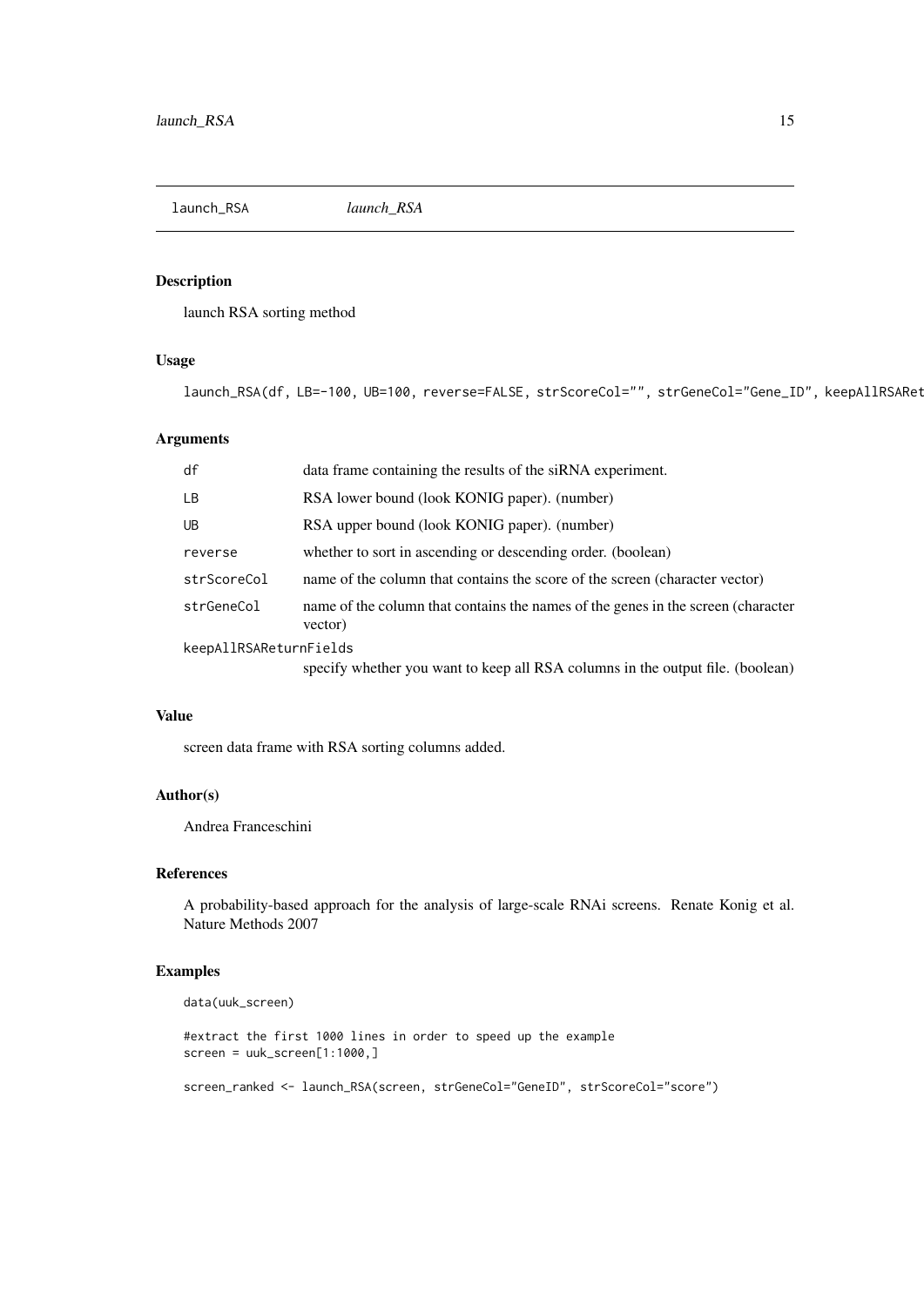<span id="page-15-0"></span>median\_replicates *median\_replicates*

#### Description

perform the median of the replicates (i.e. group by oligo sequence and takes the median of the score value ).

#### Usage

```
median_replicates(screen, seedColName = "seed7", scoreColName = "score",
                      geneColName = "GeneID", seqColName="siRNA_seq", spAvgColName = NULL)
```
# Arguments

| screen       | data frame containing the results of the siRNA experiment.                                  |
|--------------|---------------------------------------------------------------------------------------------|
| seedColName  | name of the column that contains the seed of the sequence (character vector)                |
| scoreColName | name of the column that contains the score of the screen (character vector)                 |
| geneColName  | name of the column that contains the names of the genes in the screen (character<br>vector) |
| seqColName   | name of the column that contains the names of the sequences in the screen                   |
| spAvgColName | name of the column that contains the names of the genes in the screen (character<br>vector) |

#### Value

input data frame after having performed the median of the replicates

#### Author(s)

Andrea Franceschini

## Examples

```
data(uuk_screen)
mr <- median_replicates(uuk_screen)
```
miRBase\_20 *miRBase version 20 mature sequences (homo sapiens)*

#### Description

Mature miRNA sequences of Homo Sapiens from miRBase version .

## Usage

```
data(miRBase_20)
```
## Source

The microRNA Registry. Griffiths-Jones S. NAR 2004 32(Database Issue):D109-D111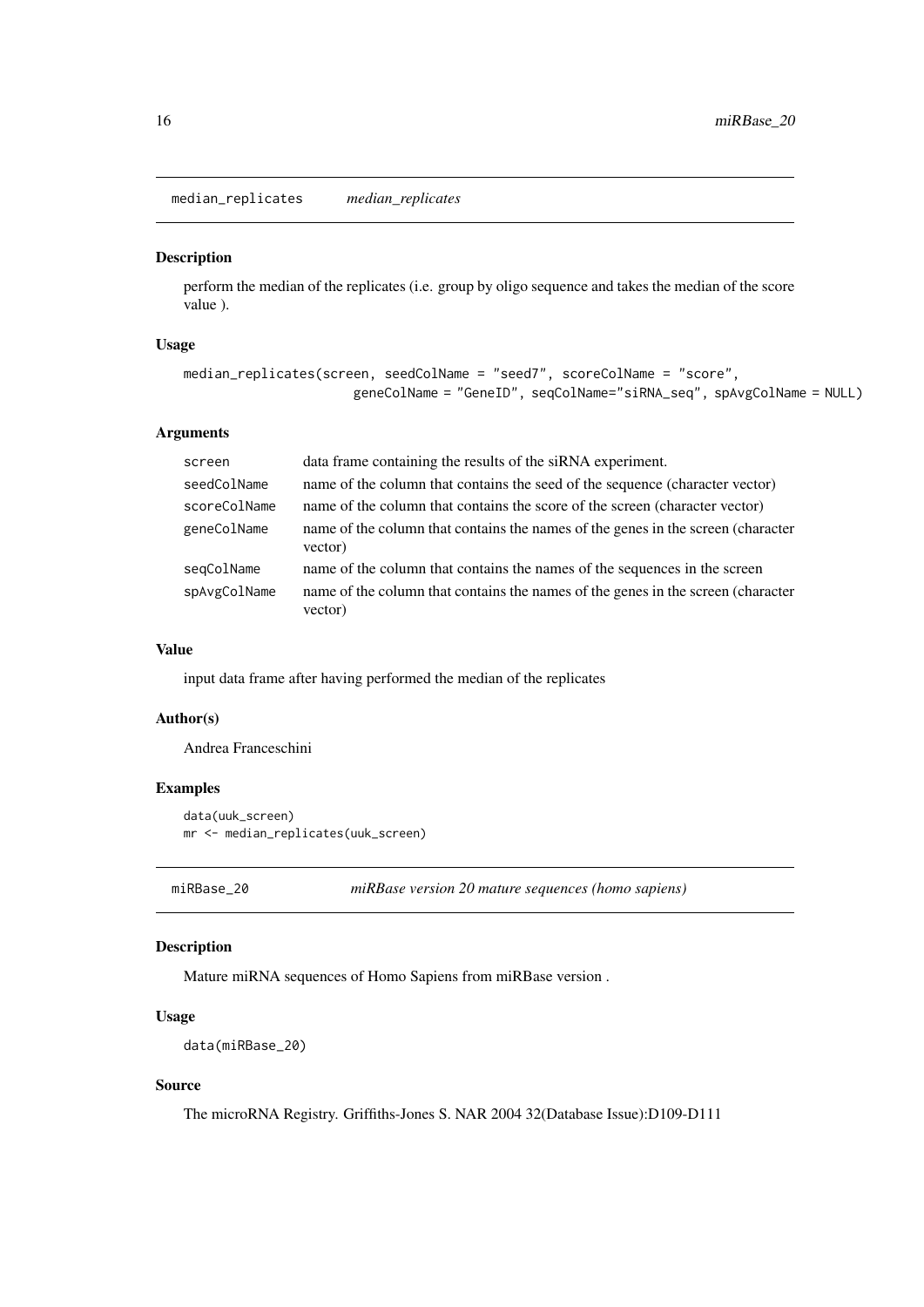<span id="page-16-0"></span>OPIrsa *OPIrsa*

# Description

look Konig paper/code for explanation about this method

## Usage

```
OPIrsa(Groups,Scores,opts,Data=NULL)
```
## Arguments

| Groups | look Konig paper/code for explanation about this parameter |
|--------|------------------------------------------------------------|
| Scores | look Konig paper/code for explanation about this parameter |
| opts   | look Konig paper/code for explanation about this parameter |
| Data   | look Konig paper/code for explanation about this parameter |

# Value

look Konig paper/code for explanation about this return value

# Author(s)

Andrea Franceschini

# References

A probability-based approach for the analysis of large-scale RNAi screens. Renate Konig et al. Nature Methods 2007

OPIrsaScore *OPIrsaScore*

# Description

look Konig paper in order to have information about this function

# Usage

```
OPIrsaScore(I_rank, N, i_min=1, i_max=-1)
```

| I rank | look Konig paper in order to have information about this parameter |
|--------|--------------------------------------------------------------------|
| N.     | look Konig paper in order to have information about this parameter |
| i min  | look Konig paper in order to have information about this parameter |
| i max  | look Konig paper in order to have information about this parameter |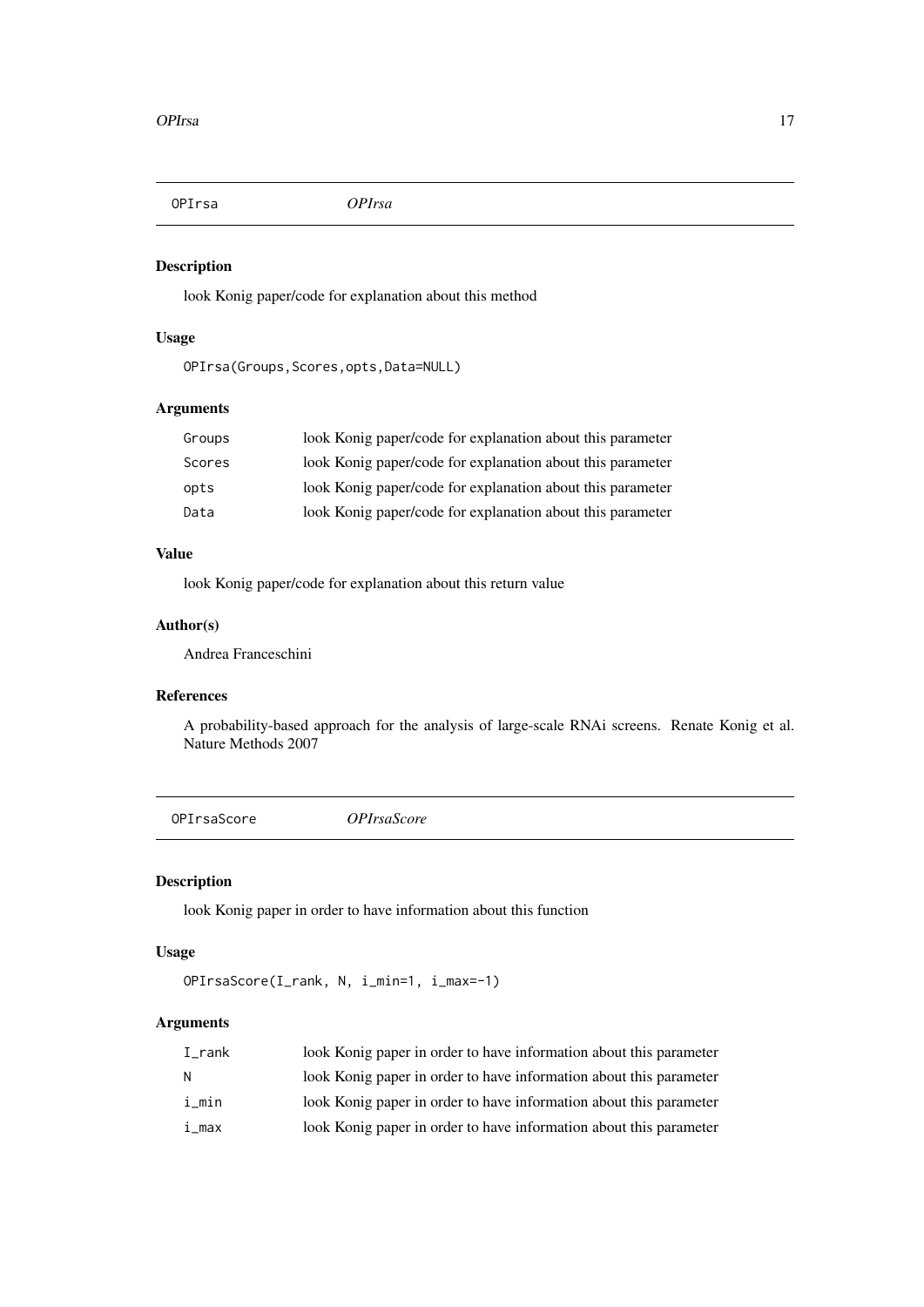#### <span id="page-17-0"></span>Value

look Konig paper in order to have information about this return value

#### Author(s)

Andrea Franceschini

#### References

A probability-based approach for the analysis of large-scale RNAi screens. Renate Konig et al. Nature Methods 2007

plot\_screen\_hits *plot\_screen\_hits*

#### Description

Gene-seed plot: plot the genes of the siRNA screen (x-axis) together with a representation of the effect of the seed of their oligos (circles). The position on the y-axis of the circles refers to the average score of the oligos of the gene that share the same seed. The dimension of the circles refers to the number of oligos that share the same seed in the screen (the higher the number of oligos with the same seed, the bigger is the circle). This graph can be used to look by eyes at the effect of the seeds on the genes.

#### Usage

plot\_screen\_hits(screen, output\_file=NULL, geneScoreColName="median", seedColName="seed7", scoreColName="score", geneColName="GeneID", gene\_interval = c(1,100), min\_oligos\_x\_gene=4, min\_oligos\_x\_statistics=4, random=FALSE, kolmogorovSampleSize ylab="score", xlab="gene", ylim=c(-4,4), graph\_highest\_count\_thr=16, progress\_bar=

| screen           | data frame containing the results of the siRNA experiment.                                                                                                                                                                                                              |  |
|------------------|-------------------------------------------------------------------------------------------------------------------------------------------------------------------------------------------------------------------------------------------------------------------------|--|
| output_file      | specify the direction of the sorting (from the lowest scores to the highest score<br>or vice versa) (character vector)                                                                                                                                                  |  |
| scoreColName     | name of the column that contains the score of the screen (character vector)                                                                                                                                                                                             |  |
| geneColName      | name of the column that contains the names of the genes in the screen (character<br>vector)                                                                                                                                                                             |  |
| seedColName      | name of the column that contains the seeds of the siRNA sequences in the screen<br>(character vector). (the sequences have to be provided in the guide/antisense<br>orientation and each sequence must be in the format of a character vector, i.e. a<br>simple string) |  |
| geneScoreColName |                                                                                                                                                                                                                                                                         |  |
|                  | name of the column that contains the global scores of the genes (i.e. the column<br>that contains the median or the average value of the oligos) (character vector)                                                                                                     |  |
| gene_interval    | display in the graph only the genes that are included in this interval (the screen<br>must be sorted by significance and the interval has to be intended from the best<br>hits to the worst hits). (vector)                                                             |  |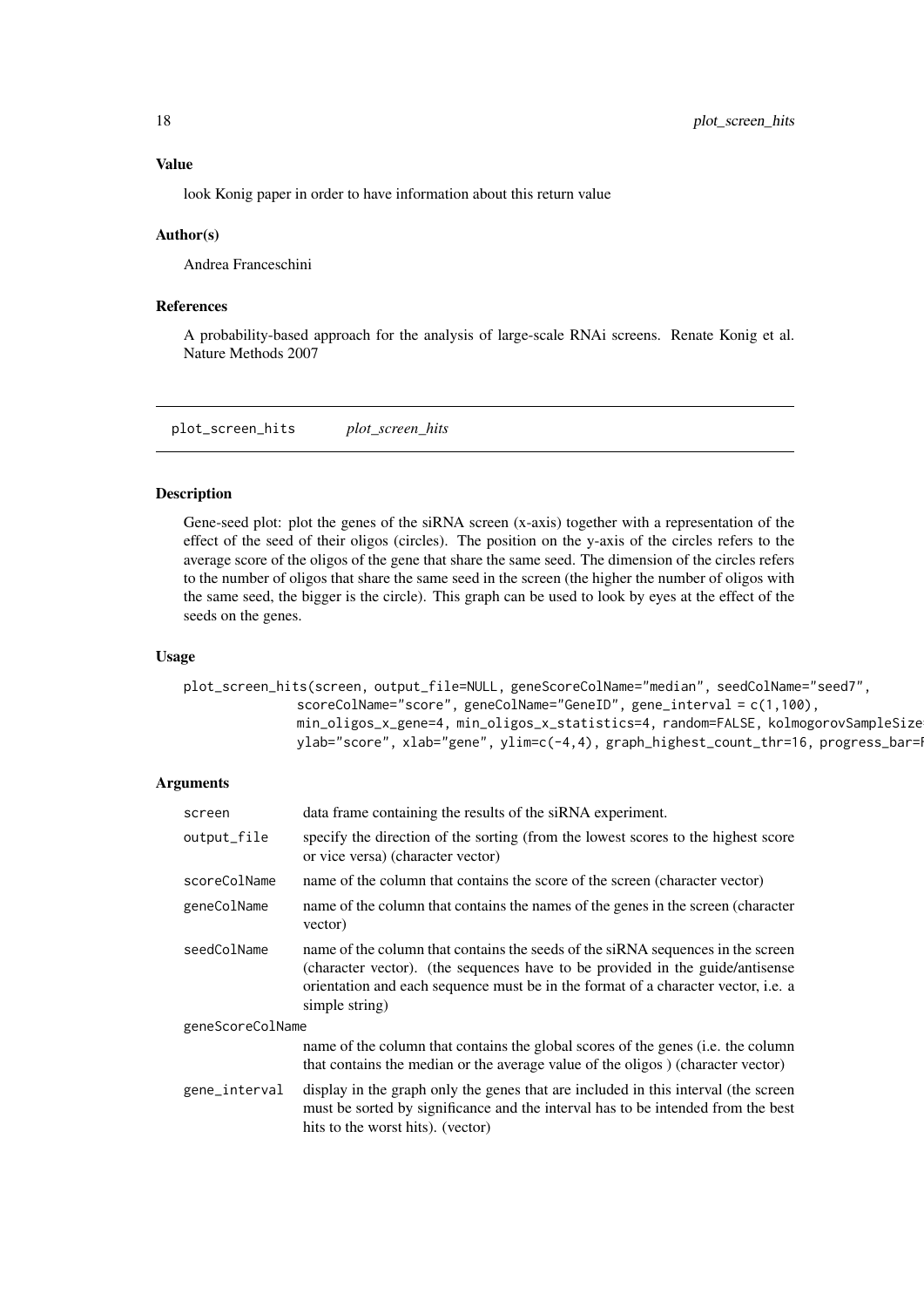<span id="page-18-0"></span>

| min_oligos_x_gene       |                                                                                                                                                                                                                                                                                                                                           |  |
|-------------------------|-------------------------------------------------------------------------------------------------------------------------------------------------------------------------------------------------------------------------------------------------------------------------------------------------------------------------------------------|--|
|                         | minimum number of oligos that a gene must have in order to be included in the<br>analysis (integer)                                                                                                                                                                                                                                       |  |
| min_oligos_x_statistics |                                                                                                                                                                                                                                                                                                                                           |  |
|                         | minimum number of oligos with the same seed that is required in order to apply<br>a statistics (otherwise $0$ is returned). (integer)                                                                                                                                                                                                     |  |
| random                  | randomize the genes of the screen (boolean)                                                                                                                                                                                                                                                                                               |  |
| kolmogorovSampleSize    |                                                                                                                                                                                                                                                                                                                                           |  |
|                         | sample size to be used for the Kolmogorov Smirnov statistics (i.e. the number of<br>genes that we consider to be enough in order to infer the correct distribution of<br>the genome-wide screen. The higher this number, the slower the computation).<br>If this variable is left to NULL the Kolmogorov statistics is disabled (integer) |  |
| ylab                    | label of the graph y-axis (character vector)                                                                                                                                                                                                                                                                                              |  |
| xlab                    | label of the graph x-axis (character vector)                                                                                                                                                                                                                                                                                              |  |
| ylim                    | ylim of the graph (vector)                                                                                                                                                                                                                                                                                                                |  |
| graph_highest_count_thr |                                                                                                                                                                                                                                                                                                                                           |  |
|                         | maximum number of oligos to be used in order to display the largest circle in<br>the graph (number)                                                                                                                                                                                                                                       |  |
| progress_bar            | whether to show a progress bar or not (Boolean)                                                                                                                                                                                                                                                                                           |  |
|                         |                                                                                                                                                                                                                                                                                                                                           |  |

## Author(s)

Andrea Franceschini

# Examples

data(uuk\_screen)

# to speed up the example we use only the first 100 rows uuk\_screen\_reduced = uuk\_screen[1:1000,]

```
screen = add_rank_col(add_seed(uuk_screen_reduced))
plot_screen_hits(screen)
# The screen has to be sorted. In our case it is already sorted via median.
# In order to sort the screen you can use our add_rank_col method
# example: arrange(add_rank_col(screen), median)
```
plot\_seeds\_methods *plot seeds utility methods*

## Description

Plots informations about the effect of the seed on the screen

# Usage

plot\_effective\_seeds\_head(screen, seedColName="seed7", scoreColName="score", enhancer\_analysis=F

plot\_seeds\_oligo\_count(screen, seedColName="seed7", scoreColName="score", output\_file=NULL)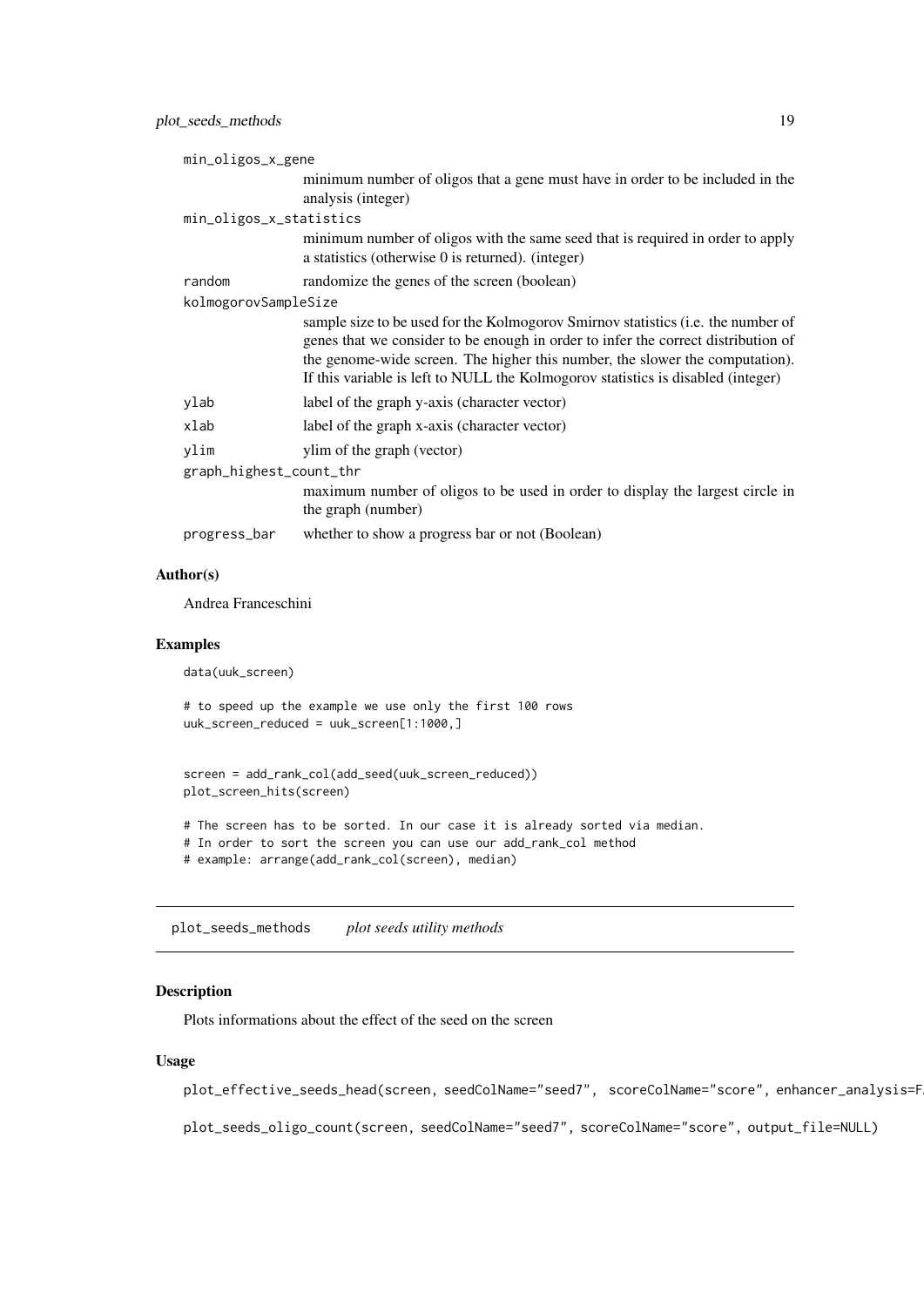# Arguments

| screen            | data frame containing the results of the siRNA experiment.                                                                                                                                                                                                                         |
|-------------------|------------------------------------------------------------------------------------------------------------------------------------------------------------------------------------------------------------------------------------------------------------------------------------|
| seedColName       | name of the column that contains the seed of the siRNA oligo sequences of the<br>screen (character vector) (the sequences have to be provided in the guide/antisense<br>orientation and each sequence must be in the format of a character vector, <i>i.e.</i> a<br>simple string) |
| scoreColName      | name of the column that contains the score of the screen (character vector)                                                                                                                                                                                                        |
| enhancer_analysis |                                                                                                                                                                                                                                                                                    |
|                   | if set to true plot the seeds that cause the oligos to have an higher score instead<br>of a lower score. (boolean)                                                                                                                                                                 |
| min_oligos_x_seed |                                                                                                                                                                                                                                                                                    |
|                   | minimum number of oligos that seed must have in order to be considered (inte-                                                                                                                                                                                                      |
|                   | ger)                                                                                                                                                                                                                                                                               |
| number_of_seeds   |                                                                                                                                                                                                                                                                                    |
|                   | maximum number of seeds to represent in the graph (by default the top 20 seeds<br>are shown) (integer)                                                                                                                                                                             |
| output_file       | name of the pdf file where to store the graph (character vector)                                                                                                                                                                                                                   |
| color             | color of the bars that represent the seeds (character vector)                                                                                                                                                                                                                      |
| colorBG           | color of the bars that represent the noise (i.e. analysis executed on randomized<br>data) (character vector)                                                                                                                                                                       |
| xlim              | xlim of the graph (number)                                                                                                                                                                                                                                                         |
| title             | title of the graph (number)                                                                                                                                                                                                                                                        |
|                   |                                                                                                                                                                                                                                                                                    |

#### Details

The methods currently depend on the type of to:

- plot\_effective\_seeds\_head barplot that represents the most effective seeds as bar (the length of the bars corresponds to the average score of the oligos that contain that seed). A background bar is shown under every seed. We obtain these bar simply randomizing the score column of the screen (and they well represent the noise level).
- plot\_seeds\_oligo\_count For each seed that is found in the siRNA screen, plots the number of oligos that contain that seed.
- plot\_seed\_score\_sd For each seed plot its average score and its standard deviation.
- plot\_screen\_seeds\_count For each siRNA oligo, plot the number of the other oligos in the screen that share the same seed.

#### Author(s)

Andrea Franceschini

#### Examples

data(uuk\_screen)

# to speed up the example we use only the first 2500 rows uuk\_screen\_reduced = uuk\_screen[1:5000,]

plot\_effective\_seeds\_head(add\_seed(uuk\_screen\_reduced))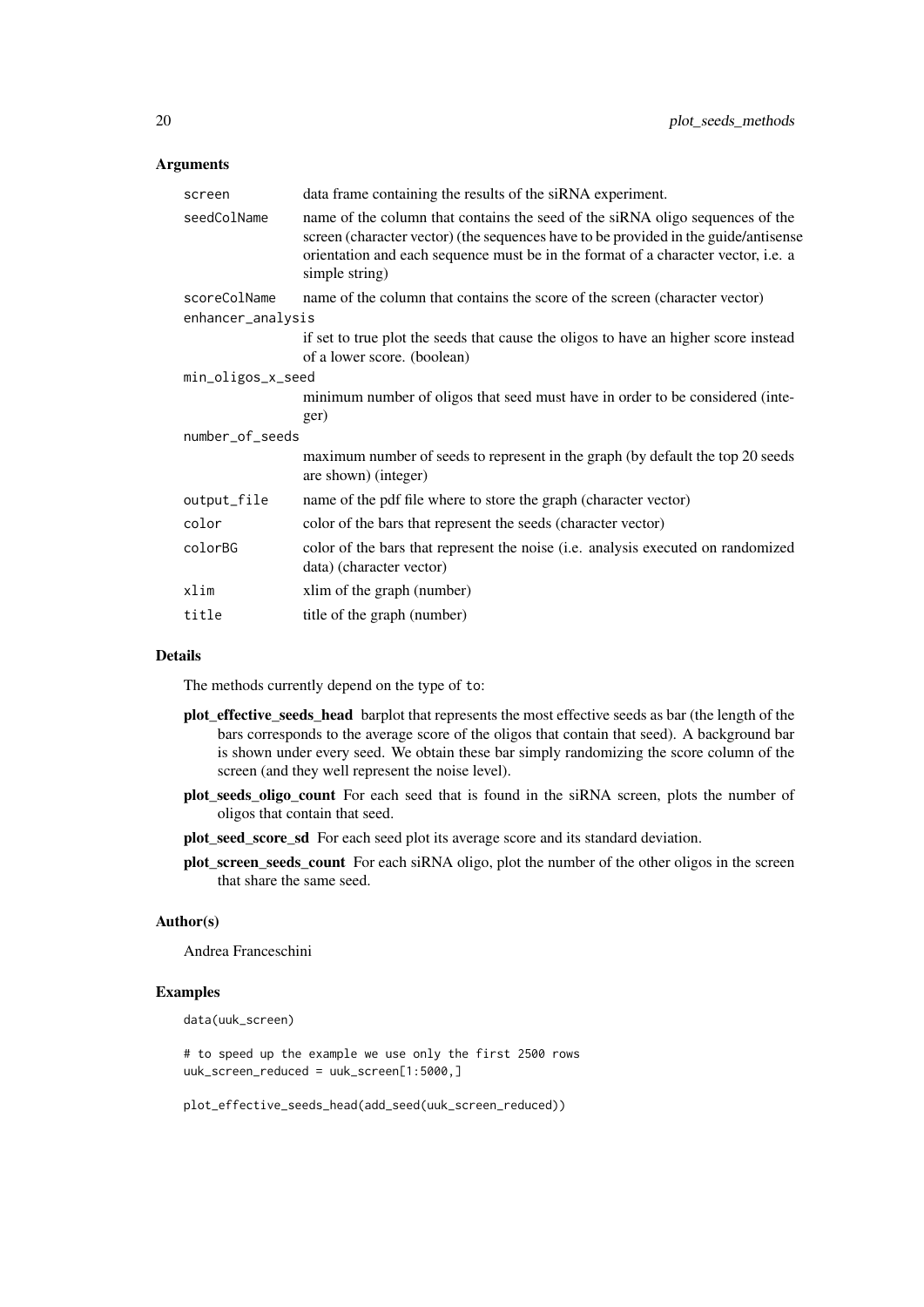<span id="page-20-0"></span>randomizeInner *randomizeInner*

## Description

randomize an inner field (e.g. the scores of the oligos of a gene), keeping unaltered the order of the outer field (e.g. the genes)

## Usage

```
randomizeInner(df, baseColStr, sortColStr, reverse = FALSE)
```
#### Arguments

| df         | input data frame                                                                                                   |
|------------|--------------------------------------------------------------------------------------------------------------------|
| baseColStr | name of the column that represents the outer field (e.g. the genes) (character<br>vector)                          |
| sortColStr | name of the column that represents the inner field (e.g. the scores of the oligos<br>of a gene) (character vector) |
| reverse    | specify the direction of the sorting (boolean)                                                                     |

#### Value

data frame with the randomized rows.

## Author(s)

Andrea Franceschini

## Examples

data(uuk\_screen)

# to speed up the example we use only the first 1000 rows uuk\_screen\_reduced = uuk\_screen[1:1000,]

screen <- randomizeInner(arrange(uuk\_screen\_reduced, GeneID), "GeneID", "score")

randomSortOnVal *randomSortOnVal*

#### Description

randomize the order of the rows, on the values of a column (e.g. randomized the rows, keeping close the rows having the same GeneID... i.e. sort the Genes of the screen in a random way).

## Usage

```
randomSortOnVal(screen, strColVal)
```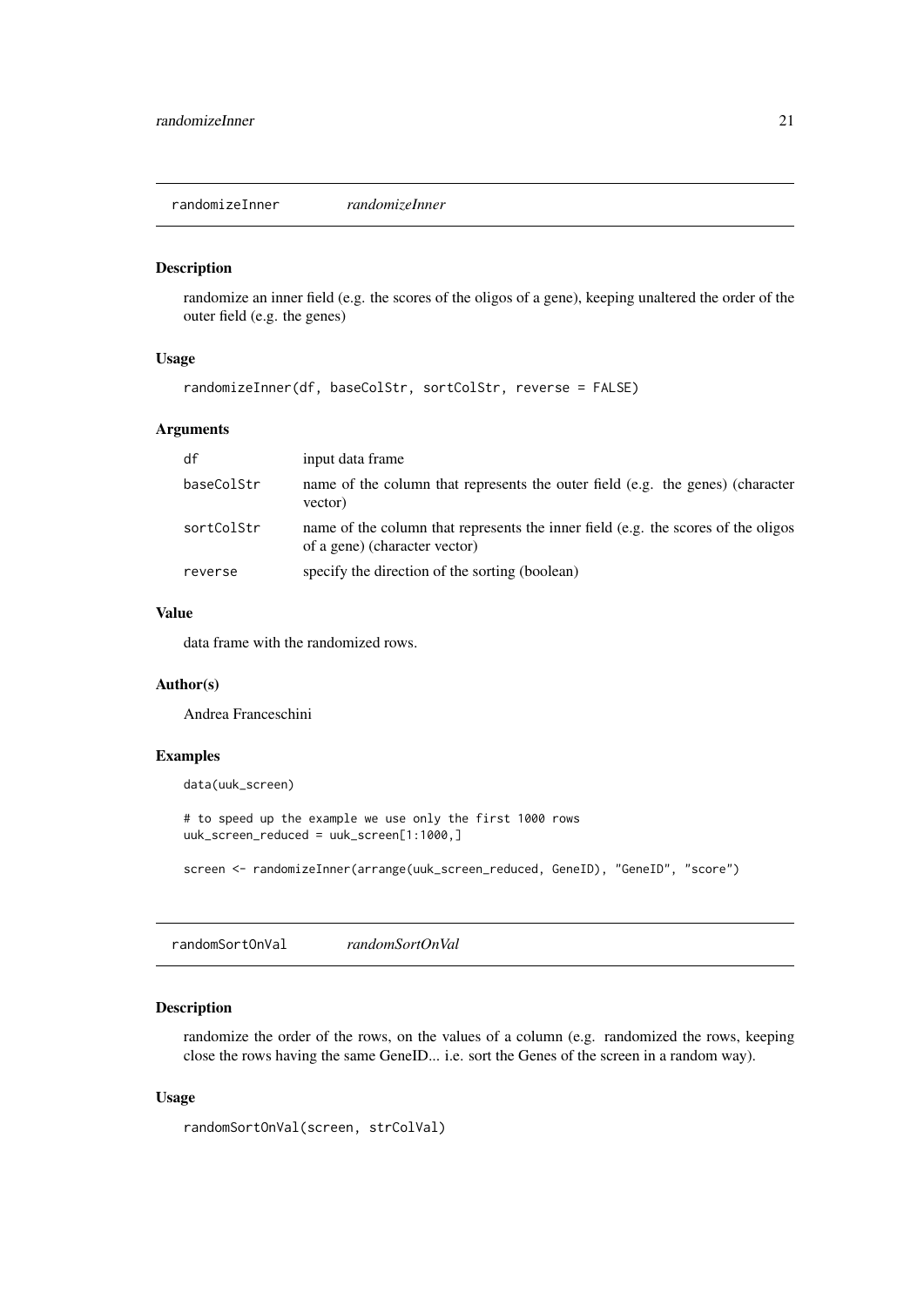# <span id="page-21-0"></span>Arguments

| screen    | data frame containing the results of the siRNA experiment.                        |
|-----------|-----------------------------------------------------------------------------------|
| strColVal | column of which the values have to be kept close to each other (character vector) |

#### Value

screen data frame sorted randomly on the defined column.

## Author(s)

Andrea Franceschini

## Examples

data(uuk\_screen)

# to speed up the example we use only the first 1000 rows uuk\_screen\_reduced = uuk\_screen[1:1000,]

screen = randomSortOnVal(uuk\_screen\_reduced, "GeneID")

removeSharedOffTargets

*removeSharedOffTargets*

## Description

remove from an siRNA genome wide screen (screenA) all the oligos with a seed that is contained also in a second screen (screenB) in oligos designed to target the same genes (i.e. if an oligo X that target gene K in screenA is found to have the same seed as an oligo Y in screenB that targets gene K, then oligo X is removed from screenA). In this way we can remove from a screen all the oligos that have potentially the same type of off-targets as those in another screen. We suggest to perform thie step before running a benchmark on the shared hits (because we don't want the benchmark to count shared hits that are generated by possible shared off-target effects)

## Usage

```
removeSharedOffTargets(screenA, screenB, seedColName="seed7",
                                      geneColName="GeneID",
                                      seqColName="siRNA_seq",
                                      removeGenes=FALSE)
```

| screenA     | screen to be filtered of the oligos that share the seed with oligos that target the<br>same gene in a screenB |
|-------------|---------------------------------------------------------------------------------------------------------------|
| screenB     | screenB                                                                                                       |
| seedColName | name of the column that contains the seeds (character vector)                                                 |
| geneColName | name of the column that contains the gene identifiers (character vector)                                      |
| segColName  | name of the column that contains the oligo sequences (character vector)                                       |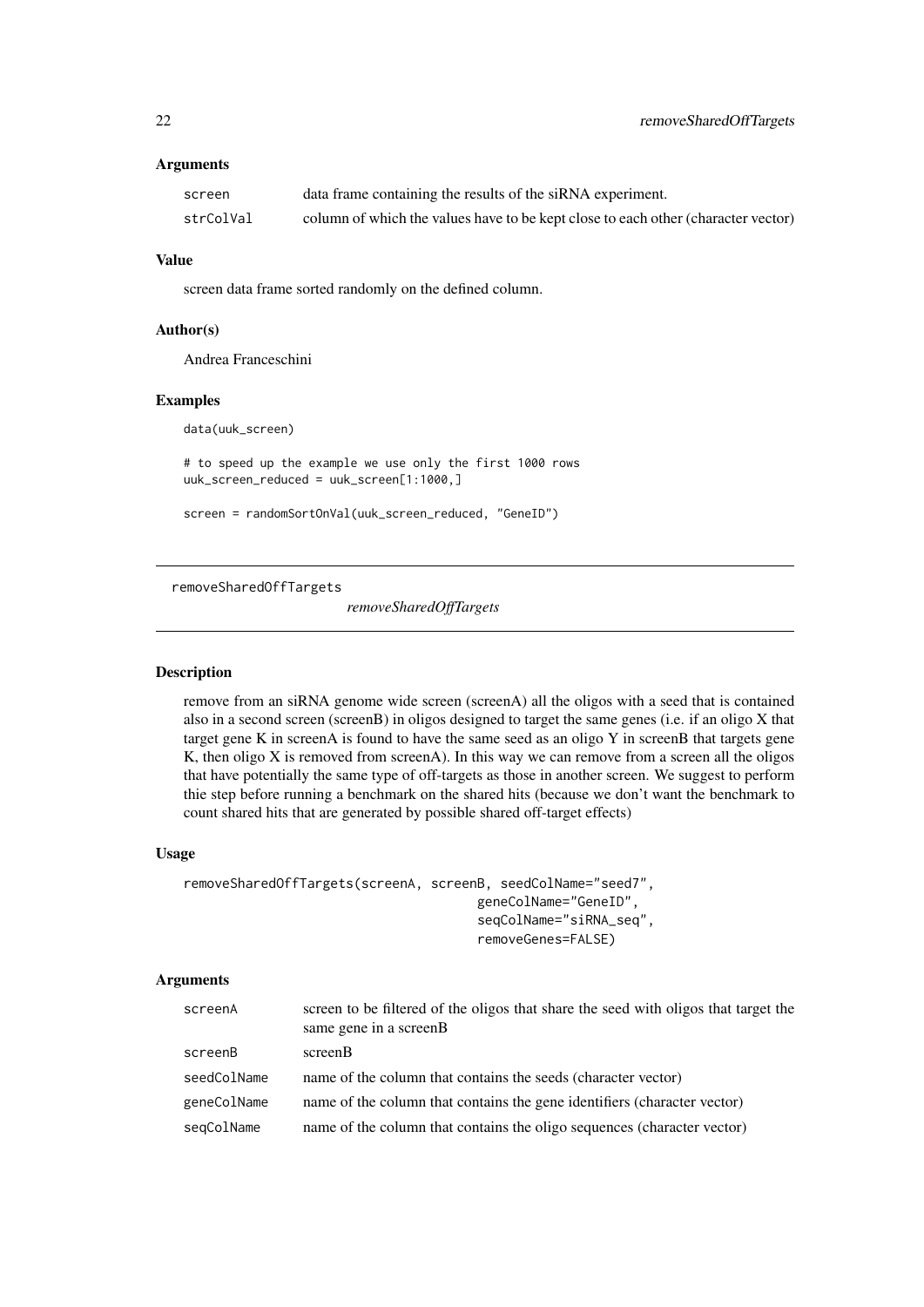#### <span id="page-22-0"></span>renameColDf 23

| removeGenes | specify whether to remove just the oligos or the entire gene, as you would prob-  |
|-------------|-----------------------------------------------------------------------------------|
|             | ably like to do when screenA is a pooled library (i.e. remove all the oligos that |
|             | refer to a gene, even if only one oligos contains a seed that is common to oligos |
|             | of screenB that refer to the same gene) (boolean)                                 |
|             |                                                                                   |

## Value

return screenA filtered of the oligos that are similar in seed to those of screenB. (data frame)

## Author(s)

Andrea Franceschini

## Examples

```
data(uuk_screen)
data(uuk_screen_dh)
```

```
# reduce the size of the input datasets in order to make the example faster
# (you should not perform this operation in a real case)
uuk_screen=head(uuk_screen, n=2500)
uuk_screen_dh=head(uuk_screen_dh, n=2500)
```
uuk\_qi = removeSharedOffTargets(add\_seed(uuk\_screen), add\_seed(uuk\_screen\_dh))

renameColDf *renameColDf*

#### Description

rename the column of a data frame

#### Usage

renameColDf(df, colOldName, colNewName)

#### Arguments

| df         | input data frame                                             |
|------------|--------------------------------------------------------------|
| colOldName | name of the column that has to be changed (character vector) |
| colNewName | new column name (character vector)                           |

## Value

input data frame with the name of the column changed

#### Author(s)

Andrea Franceschini

#### Examples

```
data(uuk_screen)
screen <- renameColDf(uuk_screen, "score", "my_z_score")
```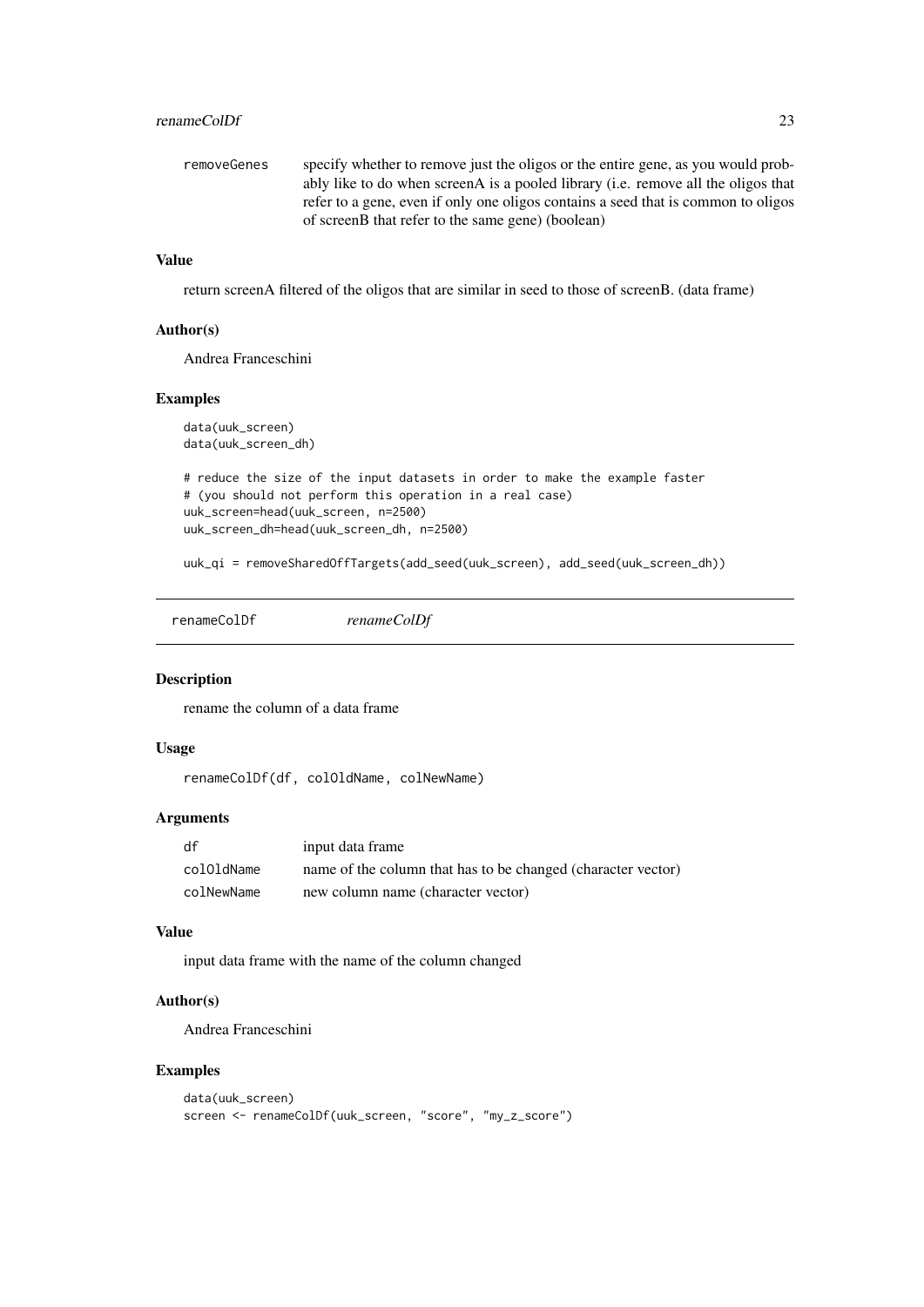<span id="page-23-0"></span>replace\_non\_null\_elements

*replace\_non\_null\_elements*

## Description

replace the element of the input vector with the element of the replacementVector (whenever these elements are not empy/null)

#### Usage

```
replace_non_null_elements(inputVect, replacementVect)
```
## Arguments

inputVect data frame containing the results of the siRNA experiment. replacementVect replacement vector (vector)

## Value

input vector with the replaced values.

#### Author(s)

Andrea Franceschini

#### Examples

data(uuk\_screen)

# to speed up the example we use only the first 1000 rows uuk\_screen\_reduced = uuk\_screen[1:1000,]

# replace all the scores with 1, except the first 100 scores of the vector nv <- replace\_non\_null\_elements(uuk\_screen\_reduced\$score, c(rep(NA, 100), rep(1, nrow(uuk\_screen\_reduced)-10

seeds\_analysis *seeds\_analysis*

#### Description

Create a data frame with several information on the effect of each seed in the genome-wide siRNA screen. The average score of that seed is reported, together with the number of oligos that contain that seed. Besides, suitable statistics are performed in order to estimate the p-value that the seed has an effect on the phenotype: - Hypergeometric test (i.e. the probability that the seeds has more hits than expected by chance) - Kolmogorov Smirnov test (i.e. the probability that you can obtain such high oligo scores by chance sampling from the entire score vector in the screen). In addition we also report the human miRNAs that have the same seeds as the oligos (given that you could be interested to test them in the lab).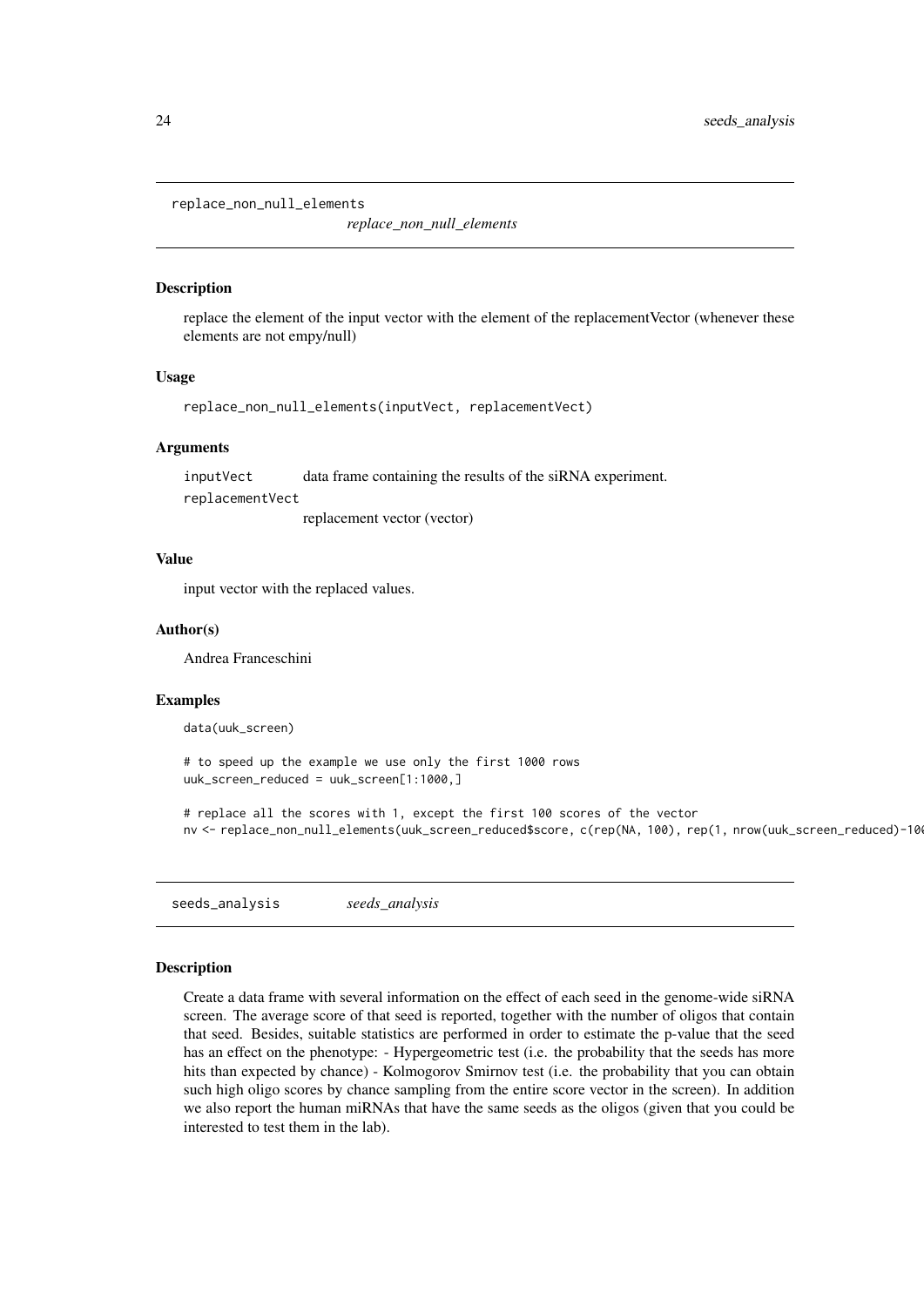## seeds\_analysis 25

## Usage

```
seeds_analysis(screen, seedColName="seed7", scoreColName="score", hit_th_val=NULL,
                               enhancer_analysis=FALSE, spAvgColName=NULL,
                               minCount=NULL, ks_enabled=FALSE, miRBase=NULL)
```
## Arguments

| screen            | data frame containing the results of the siRNA experiment.                                                                                                                                                                                                                                                 |  |
|-------------------|------------------------------------------------------------------------------------------------------------------------------------------------------------------------------------------------------------------------------------------------------------------------------------------------------------|--|
| seedColName       | name of the column that contains the seeds of the siRNA oligo sequences. (char-<br>acter vector) (the sequences have to be provided in the guide/antisense orienta-<br>tion and each sequence must be in the format of a character vector, <i>i.e.</i> a simple<br>string)                                 |  |
| scoreColName      | name of the column that contains the score of the screen (character vector)                                                                                                                                                                                                                                |  |
| hit_th_val        | if the score of an oligo is below this threshold we define it as an hit. This is<br>then used to compute a p-value with an hypergeometric test for the seed. If this<br>value is left to NULL, the best 10 percent of the oligos are considered as hits.<br>(number)                                       |  |
| enhancer_analysis |                                                                                                                                                                                                                                                                                                            |  |
|                   | specify the direction of the analysis. When this variable is set to FALSE it means<br>that we are looking at the seeds that decrease the score of the oligos (when it is<br>set to TRUE, it means we are looking at the seeds that increase the score of the<br>oligos). (booleam)                         |  |
| spAvgColName      | it is possible to specify the name of one column on which we want to perform<br>the average, when we group for the seeds (for example, other than looking at the<br>phenotype we may want to know the effect on the seed also on the cell number<br>and display it on the same table). (vector of strings) |  |
| minCount          | minimum number of oligos in which a seed must be present in order to be re-<br>ported in the output table (integer)                                                                                                                                                                                        |  |
| ks_enabled        | specify whether you want to compute also a Kolmogorov Smirnov test on the<br>score of the seed. (boolean)                                                                                                                                                                                                  |  |
| miRBase           | data frame object containing the human miRNAs and their sequences. The<br>names of the columns must be "miRNA" and "seq" (data frame)                                                                                                                                                                      |  |

# Value

return a data frame with several information on the effect of each seed in the genome-wide siRNA screen.

## Author(s)

Andrea Franceschini

# Examples

```
data(uuk_screen)
data(miRBase_20)
```
# to speed up the example we use only the first 1000 rows uuk\_screen\_reduced = uuk\_screen[1:1000,]

seeds = seeds\_analysis( add\_seed(uuk\_screen\_reduced), miRBase = miRBase\_20)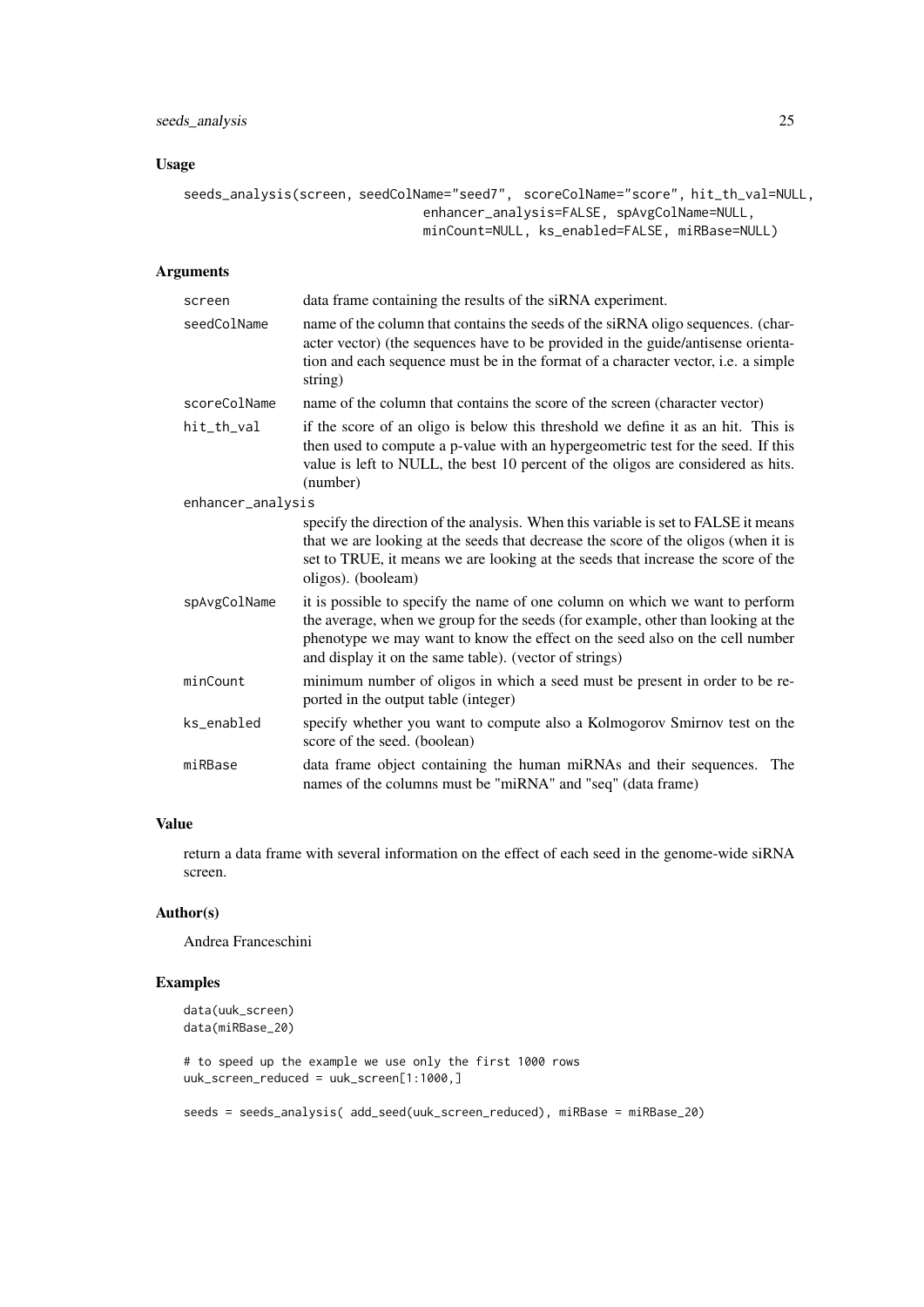<span id="page-25-0"></span>seed\_correction *seed\_correction*

#### **Description**

This method assumes that the seed effect acts in an "additive" way to the on-target signal. For example if we have an oligo  $X$  that has score  $-2$ , the method computes the average score of the other oligos in the libraries that contain the same seed as the oligo X. If for example this average score turns out to be -1.5, we can just subtract this score to the original oligo score to obtain the new "corrected" score  $((-2) - (-1.5) = -0.5)$ . However, the method assumes also that the correction factor ( -1.5 in the previous example ) should be multiplied by a coefficient c that reflects "how much" we suppose the effect is really additive  $((-2) - c*(-1.5))$ . The coefficient c can be a constant (e.g. 0.5 ) or it can vary depending on the behavior of the oligos that share the seed. In particular, we observed the the last approach to be the most successful. Hence for our algorithm we set  $c = 0.4$ + s. s is a factor proportional to the distance of the standard deviation of the oligos that share the same seed with respect to the standard deviation that is expected, given their average score. This is because we observed that the expected standard deviation of the oligos that share a seed strictly depends on the average score as it can be seen using our plot-seed-score-sd function. In particular  $s = sd$  correction coeff  $*$  quantile std (sd correction coeff is a constant, by default set to 0.6, and quantile std is the quantile of the standard deviation of the seeds that have an average score in the same interval as that of the oligos having the seed of the oligo  $X$ ).

#### Usage

```
seed_correction(screen, seedColName="seed7", scoreColName="score",
                              geneColName="GeneID", fixed_correction_coeff=0.4,
                    sd correction coeff=0.6, min siRNAs x seed=3, progress bar=FALSE)
```
## Arguments

| screen              | data frame containing the results of the siRNA experiment.                                                                                                                                                                                                                                                                                                                                                                                                                                                               |  |  |
|---------------------|--------------------------------------------------------------------------------------------------------------------------------------------------------------------------------------------------------------------------------------------------------------------------------------------------------------------------------------------------------------------------------------------------------------------------------------------------------------------------------------------------------------------------|--|--|
| seedColName         | name of the column that contains the seed of the siRNA oligo sequences. (char-<br>acter vector) (the sequences have to be provided in the guide/antisense orienta-<br>tion and each sequence must be in the format of a character vector, i.e. a simple<br>string)                                                                                                                                                                                                                                                       |  |  |
| scoreColName        | name of the column that contains the scores of the screen. (character vector)                                                                                                                                                                                                                                                                                                                                                                                                                                            |  |  |
| geneColName         | name of the column that contains the identifiers of the genes in the screen (char-<br>acter vector)                                                                                                                                                                                                                                                                                                                                                                                                                      |  |  |
|                     | fixed_correction_coeff                                                                                                                                                                                                                                                                                                                                                                                                                                                                                                   |  |  |
|                     | This coefficient is summed to the sd_correction_coefficient to obtain the final<br>coefficient that is multiplyed to the correction factor (this final number must<br>always be between 0 and 1). (character vector)                                                                                                                                                                                                                                                                                                     |  |  |
| sd_correction_coeff |                                                                                                                                                                                                                                                                                                                                                                                                                                                                                                                          |  |  |
|                     | correction coefficient that is calibrated using the standard deviation of the oligos<br>(i.e. oligos having a much lower standard deviation than expected are corrected<br>multiplying the correction factor exactly by this coefficient while oligos that<br>have a normal or high standard deviation are corrected multiplying the correc-<br>tion factor by a number that is always lower than this variable, and that depends<br>to the quantile of the standard deviation). This coefficient (after calibration) is |  |  |

summed to the fixed coefficient to obtain the final coefficient that is multiplyed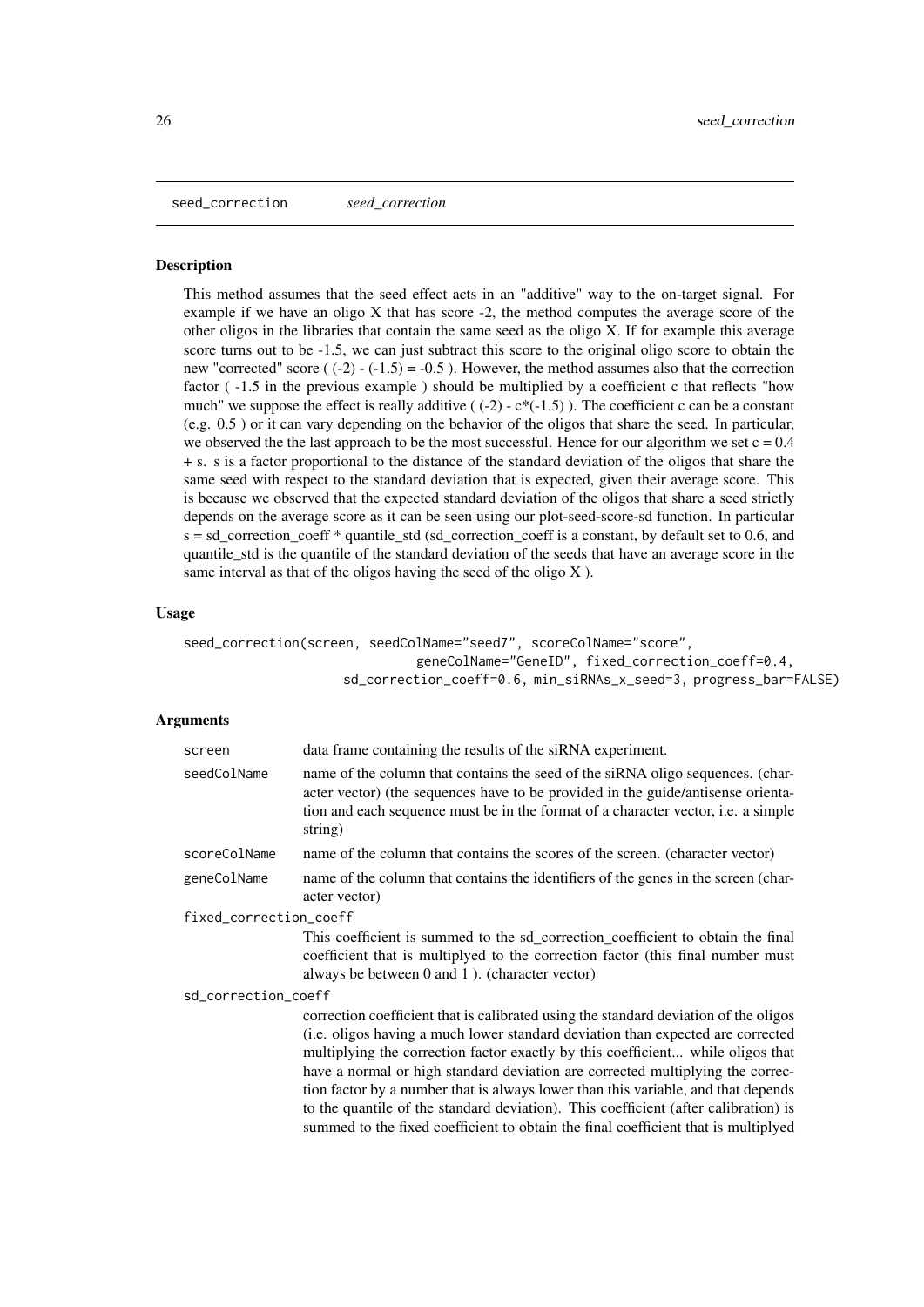to the correction factor (this final number must always be between 0 and 1 ). (number)

<span id="page-26-0"></span>

| min_siRNAs_x_seed |                                                                                   |  |
|-------------------|-----------------------------------------------------------------------------------|--|
|                   | This variable specify the minimum number of oligos that need to be present in     |  |
|                   | the screen with the same seed as the oligo that we are correcting (the oligo that |  |
|                   | we are correcting is not included in the count). (number)                         |  |
| progress_bar      | set this parameter to TRUE to show a progress bar. (boolean)                      |  |

#### Value

screen data frame with the score of the oligos corrected for the seed effect.

#### Author(s)

Andrea Franceschini

#### Examples

data(uuk\_screen)

# To reduce the execution time in the example we trim the real dataset to contain only the first 500 rows # However in any real case the entire content of a genome-wide screen should be provided in as input. screen=uuk\_screen[1:500,]

screen\_corrected = seed\_correction(add\_seed(screen))

seed\_correction\_pooled

*seed\_correction\_pooled*

#### Description

This method assumes that the seed effect acts in an "additive" way to the on-target signal. For example if we have an oligo X that has score -2, the method computes the average score of the other oligos in the libraries that contain the same seed as the oligo X. If for example this average score turns out to be -1.5, we can just subtract this score to the original oligo score to obtain the new "corrected" score  $((-2) - (-1.5) = -0.5)$ . However, the method assumes also that the correction factor ( -1.5 in the previous example ) should be multiplied by a coefficient c that reflects "how much" we suppose the effect is really additive ( $(-2)$  -  $c^*(-1.5)$ ). The coefficient c can be a constant (e.g. 0.5 ) or it can vary depending on the behavior of the oligos that share the seed. In particular, we observed the the last approach to be the most successful. Hence for our algorithm we set  $c = 0.4$ + s. s is a factor proportional to the distance of the standard deviation of the oligos that share the same seed with respect to the standard deviation that is expected, given their average score. This is because we observed that the expected standard deviation of the oligos that share a seed strictly depends on the average score as it can be seen using our plot-seed-score-sd function. In particular s = sd\_correction\_coeff \* quantile\_std (sd\_correction\_coeff is a constant, by default set to 0.6, and quantile\_std is the quantile of the standard deviation of the seeds that have an average score in the same interval as that of the oligos having the seed of the oligo X ).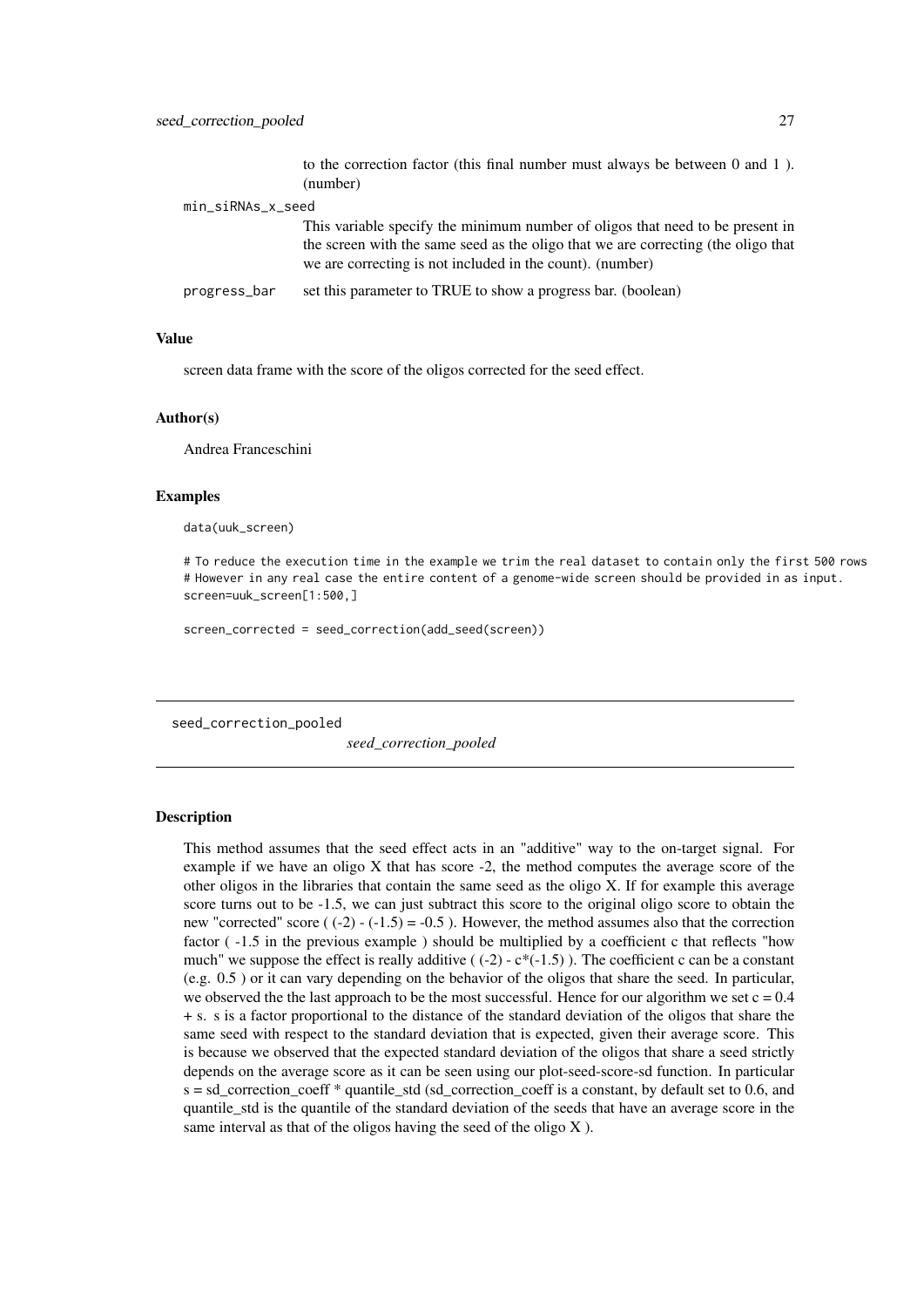# Usage

```
seed_correction_pooled(screen, seedColName="seed7", scoreColName="score",
                              geneColName="GeneID", fixed_correction_coeff=0.4,
                    sd_correction_coeff=0.6, min_siRNAs_x_seed=4, poolSize=4, enhancer_analysis=
                                  use_all_seeds=TRUE, progress_bar=FALSE)
```
## Arguments

| screen                 | data frame containing the results of the siRNA experiment.                                                                                                                                                                                                                                                                                                                                                                                                                                                                                                                                                                                                                                                      |  |
|------------------------|-----------------------------------------------------------------------------------------------------------------------------------------------------------------------------------------------------------------------------------------------------------------------------------------------------------------------------------------------------------------------------------------------------------------------------------------------------------------------------------------------------------------------------------------------------------------------------------------------------------------------------------------------------------------------------------------------------------------|--|
| seedColName            | name of the column that contains the seed of the siRNA oligo sequences. (char-<br>acter vector) (the sequences have to be provided in the guide/antisense orienta-<br>tion and each sequence must be in the format of a character vector, i.e. a simple<br>string)                                                                                                                                                                                                                                                                                                                                                                                                                                              |  |
| scoreColName           | name of the column that contains the scores of the screen. (character vector)                                                                                                                                                                                                                                                                                                                                                                                                                                                                                                                                                                                                                                   |  |
| geneColName            | name of the column that contains the identifiers of the genes in the screen (char-<br>acter vector)                                                                                                                                                                                                                                                                                                                                                                                                                                                                                                                                                                                                             |  |
| fixed_correction_coeff |                                                                                                                                                                                                                                                                                                                                                                                                                                                                                                                                                                                                                                                                                                                 |  |
|                        | This coefficient is summed to the sd_correction_coefficient to obtain the final<br>coefficient that is multiplyed to the correction factor (this final number must<br>always be between 0 and 1). (character vector)                                                                                                                                                                                                                                                                                                                                                                                                                                                                                            |  |
| sd_correction_coeff    |                                                                                                                                                                                                                                                                                                                                                                                                                                                                                                                                                                                                                                                                                                                 |  |
|                        | correction coefficient that is calibrated using the standard deviation of the oligos<br>(i.e. oligos having a much lower standard deviation than expected are corrected<br>multiplying the correction factor exactly by this coefficient while oligos that<br>have a normal or high standard deviation are corrected multiplying the correc-<br>tion factor by a number that is always lower than this variable, and that depends<br>to the quantile of the standard deviation). This coefficient (after calibration) is<br>summed to the fixed coefficient to obtain the final coefficient that is multiplyed<br>to the correction factor (this final number must always be between $0$ and $1$ ).<br>(number) |  |
| min_siRNAs_x_seed      |                                                                                                                                                                                                                                                                                                                                                                                                                                                                                                                                                                                                                                                                                                                 |  |
|                        | This variable specify the minimum number of oligos that need to be present in<br>the screen with the same seed as the oligo that we are correcting (the oligo that<br>we are correcting is not included in the count). (number)                                                                                                                                                                                                                                                                                                                                                                                                                                                                                 |  |
| poolSize               | number of siRNAs in each pool/well (integer)                                                                                                                                                                                                                                                                                                                                                                                                                                                                                                                                                                                                                                                                    |  |
| enhancer_analysis      |                                                                                                                                                                                                                                                                                                                                                                                                                                                                                                                                                                                                                                                                                                                 |  |
|                        | whether you are looking to find the genes having an high z-score (true) or a low<br>z-score(false) (boolean)                                                                                                                                                                                                                                                                                                                                                                                                                                                                                                                                                                                                    |  |
| use_all_seeds          | use all the seeds in the pool (and not only the seed having maximum score)<br>(boolean)                                                                                                                                                                                                                                                                                                                                                                                                                                                                                                                                                                                                                         |  |
| progress_bar           | set this parameter to TRUE to show a progress bar. (boolean)                                                                                                                                                                                                                                                                                                                                                                                                                                                                                                                                                                                                                                                    |  |

## Value

screen data frame with the score of the oligos corrected for the seed effect.

## Author(s)

Andrea Franceschini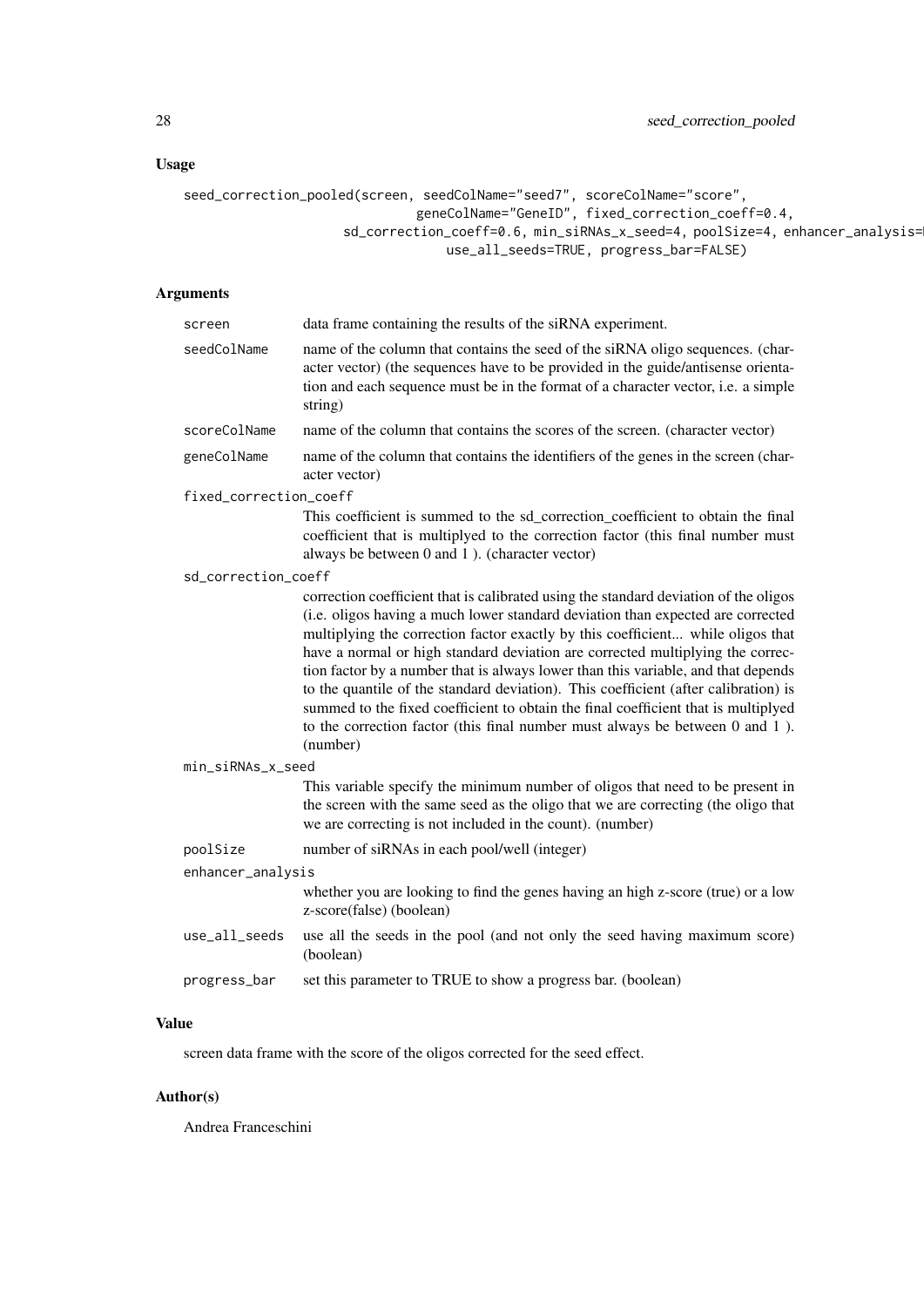#### <span id="page-28-0"></span>seed\_removal 29

#### Examples

data(uuk\_screen\_dh)

# To reduce the execution time in the example we trim the real dataset to contain only the first 500 rows # However in any real case the entire content of a genome-wide screen should be provided in as input. screen=uuk\_screen\_dh[1:500,]

screen\_corrected = seed\_correction\_pooled(add\_seed(screen))

seed\_removal *seed\_removal*

#### Description

In certain cases we may want to select only the siRNA oligos that we are sure to NOT have strong detectable seed effect. This is different than using our seed\_correction method because we don't correct the scores based on an additivity assumption, but simply remove the oligos that shows a detectable off-target effect. In principle such function should lead to the identification of few very reliable hits, but we will loose several potential hits (that can probably be detected using our seed\_correction method). Hence we suggest the user to use first this seed\_removal function, and then also our seed\_correction method.

#### Usage

```
seed_removal(screen,seedColName="seed7", scoreColName="score", geneColName="GeneID",
                   min_siRNAs_x_seed=4, remove_unrepresented_seeds=TRUE, lower_bound_threshold = -
                   higher_bound_threshold = 0.5, min_oligos_x_gene_threshold = 2, useMedian=FALSE,
```

| screen                     | data frame containing the results of the siRNA experiment.                                                                                                                                                                                                                                                                                                                                                                                                |  |
|----------------------------|-----------------------------------------------------------------------------------------------------------------------------------------------------------------------------------------------------------------------------------------------------------------------------------------------------------------------------------------------------------------------------------------------------------------------------------------------------------|--|
| seedColName                | name of the column that contains the seed of the siRNA oligo sequences. (char-<br>acter vector) (the sequences have to be provided in the guide/antisense orienta-<br>tion and each sequence must be in the format of a character vector, <i>i.e.</i> a simple<br>string)                                                                                                                                                                                 |  |
| scoreColName               | name of the column that contains the score of the screen (character vector)                                                                                                                                                                                                                                                                                                                                                                               |  |
| geneColName                | name of the column that contains the names of the genes in the screen (character<br>vector)                                                                                                                                                                                                                                                                                                                                                               |  |
| min_siRNAs_x_seed          |                                                                                                                                                                                                                                                                                                                                                                                                                                                           |  |
|                            | minimum number of oligos x seed that are required in order to execute the anal-<br>ysis (i.e. compute their average score and remove them if the score is outside the<br>boundaries defined in the lower_bound_threshold and higher_bound_threshold<br>parameters) (integer)                                                                                                                                                                              |  |
| remove_unrepresented_seeds |                                                                                                                                                                                                                                                                                                                                                                                                                                                           |  |
|                            | if set to TRUE, we remove all the seeds that are found in the screen in less<br>than the number of oligos specified in the min_siRNAs_x_seed parameter. You<br>should use this option if you think that it is not advisable to rely on siRNAs<br>having seeds that are present in only few oligos, because we are not able to<br>estimate precisely their seed effect and hence we cannot detect whether they<br>have strong off-target effect. (boolean) |  |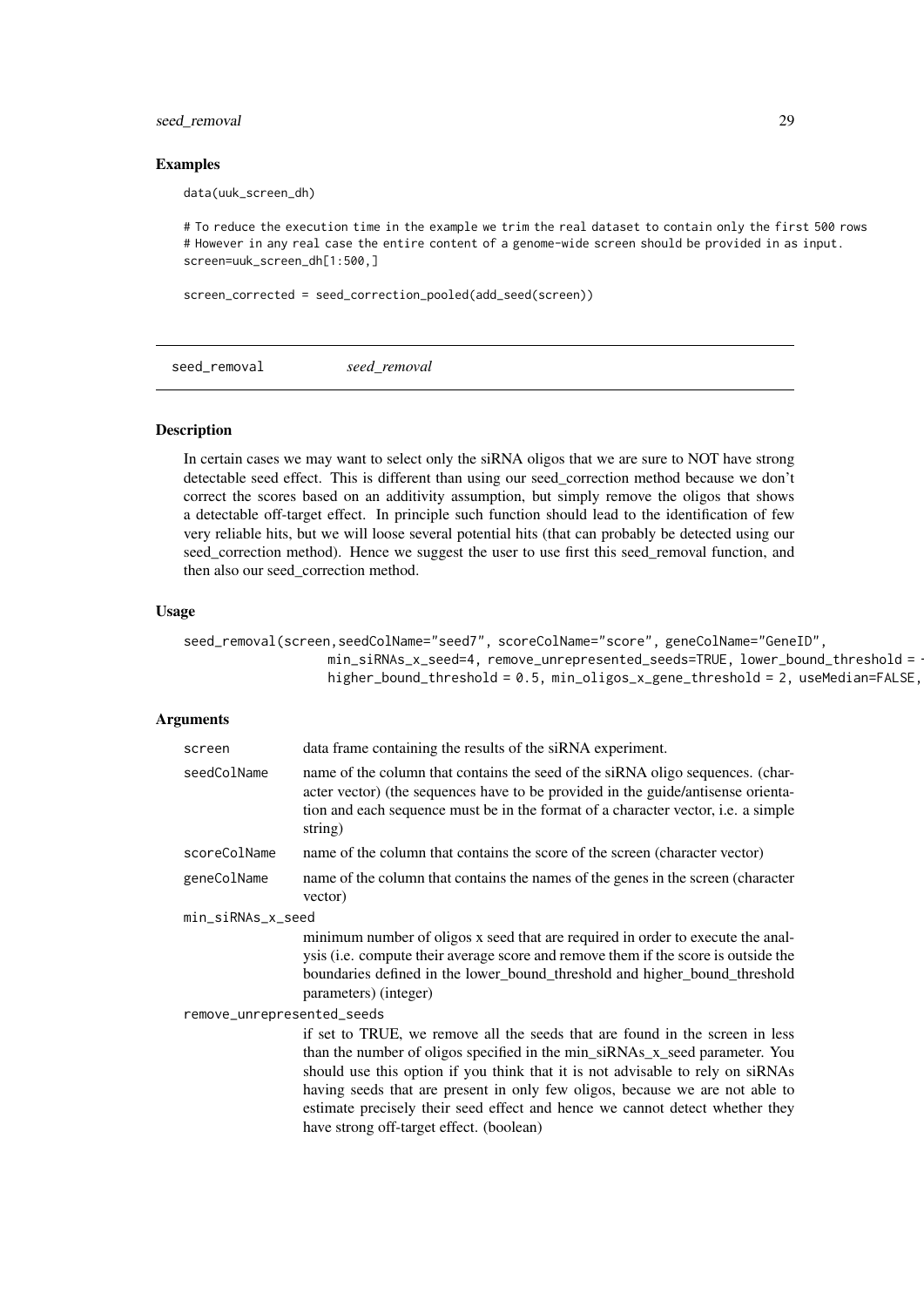<span id="page-29-0"></span>

|                      | lower_bound_threshold       |                                                                                                                                                                                                                                                                                                                                                                                               |
|----------------------|-----------------------------|-----------------------------------------------------------------------------------------------------------------------------------------------------------------------------------------------------------------------------------------------------------------------------------------------------------------------------------------------------------------------------------------------|
|                      |                             | lower bound on the average (or median) score of the seed to be considered effec-                                                                                                                                                                                                                                                                                                              |
|                      |                             | tive (number)                                                                                                                                                                                                                                                                                                                                                                                 |
|                      | higher_bound_threshold      |                                                                                                                                                                                                                                                                                                                                                                                               |
|                      |                             | higher bound on the average (or median) score of the seed to be considered ef-<br>fective (number)                                                                                                                                                                                                                                                                                            |
|                      | min_oligos_x_gene_threshold |                                                                                                                                                                                                                                                                                                                                                                                               |
|                      |                             | minimum number of siRNAs that each gene must have in order to be reported.<br>Using this function we end up removing several seeds, and hence some genes<br>remain with few oligos (1 or 2). You could think that this low number is not<br>enough to be able to detect an effect on the gene, and hence you may like to<br>remove these genes setting this variable appropriately. (integer) |
|                      | useMedian                   | specify whether to use the mean or the median to compute the score of each seed<br>(boolean)                                                                                                                                                                                                                                                                                                  |
|                      | removeGenes                 | specify whether to remove the genes for which at least one siRNA targeting<br>that gene has been found effective. This approach is suggested for the pooled<br>libraries. (boolean)                                                                                                                                                                                                           |
| include_current_gene |                             |                                                                                                                                                                                                                                                                                                                                                                                               |
|                      |                             | lower bound on the average score of the seed to be considered effective (boolean)                                                                                                                                                                                                                                                                                                             |
|                      | progress_bar                | lower bound on the average score of the seed to be considered effective (boolean)                                                                                                                                                                                                                                                                                                             |
|                      |                             |                                                                                                                                                                                                                                                                                                                                                                                               |

## Value

screen data frame where we removed the siRNAs that show a detectable seed effect.

## Author(s)

Andrea Franceschini

# Examples

data(uuk\_screen)

# to speed up the example we use only the first 1000 rows uuk\_screen\_reduced = uuk\_screen[1:1000,]

screen\_corrected = seed\_removal(add\_seed(uuk\_screen\_reduced))

sortInner *sortInner*

# Description

sorts an inner field (e.g. the scores of the oligos of a gene), keeping unaltered the order of the outer field (e.g. the genes)

# Usage

```
sortInner(df, baseColStr, sortColStr, reverse = FALSE)
```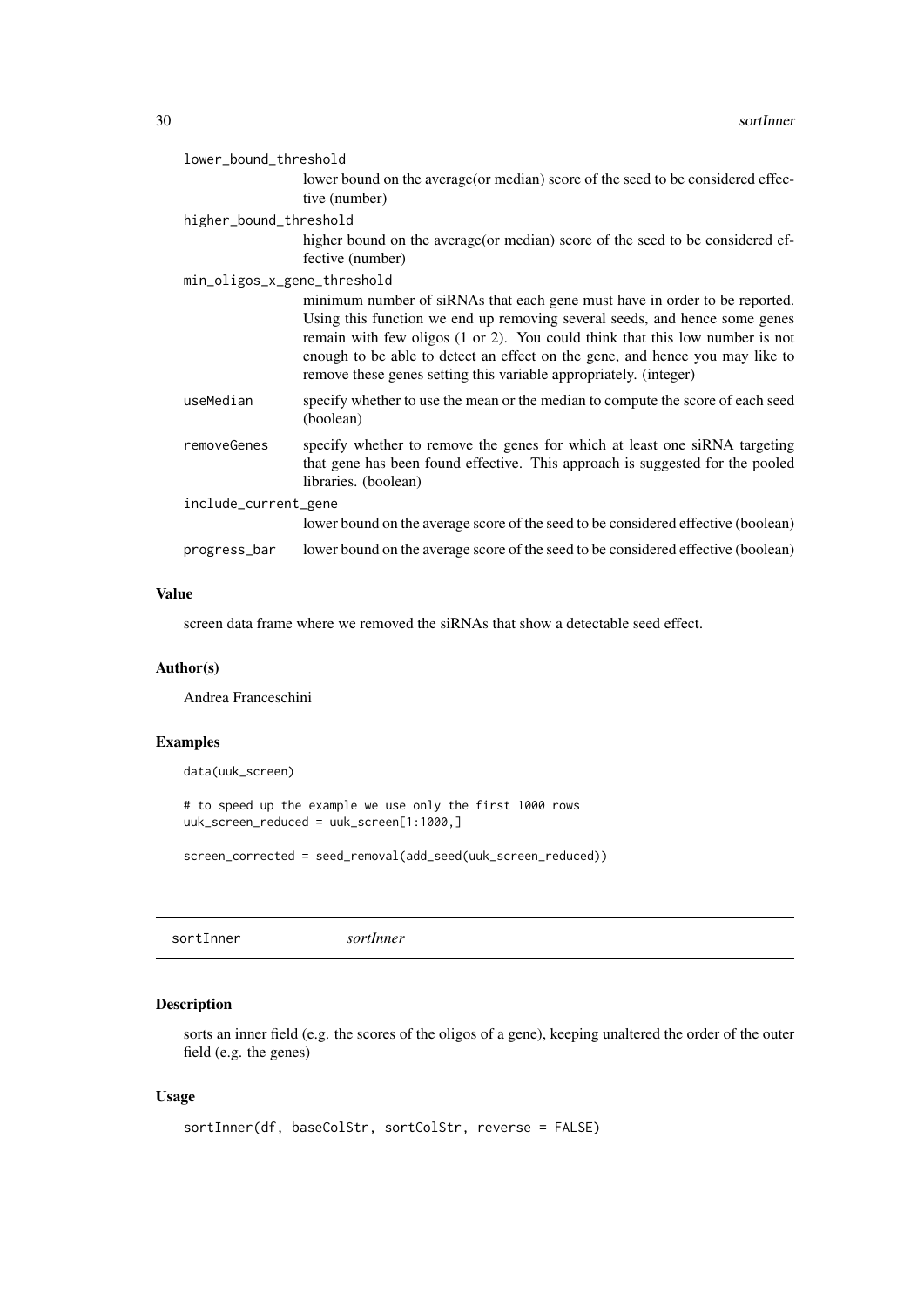#### <span id="page-30-0"></span>split\_df 31

## Arguments

| df         | input data frame.                                                                                                  |
|------------|--------------------------------------------------------------------------------------------------------------------|
| baseColStr | name of the column that represents the outer field (e.g. the genes) (character<br>vector)                          |
| sortColStr | name of the column that represents the inner field (e.g. the scores of the oligos<br>of a gene) (character vector) |
| reverse    | specify the direction of the sorting (boolean)                                                                     |

## Value

data frame with sorted rows.

## Author(s)

Andrea Franceschini

# Examples

data(uuk\_screen)

# to speed up the example we use only the first 1000 rows uuk\_screen\_reduced = uuk\_screen[1:1000,]

uuk\_screen\_innerSorted <- sortInner(uuk\_screen\_reduced, "GeneID", "score")

split\_df *split\_df*

## Description

You can use this function to extract only certain rows from the data frame. Give a value in the strIdCol, we include in the output data frame only the rows specified in the linesToGet vector (e.g. for every gene extract only the first two oligos)

## Usage

split\_df(df, strIdCol, linesToGet)

## Arguments

| df         | input data frame                                                               |
|------------|--------------------------------------------------------------------------------|
| strIdCol   | name of the column containing the identifiers of the groups (character vector) |
| linesToGet | vector containing the numbers of the lines to retrieve (vector)                |

## Value

subset of the input data frame (only the rows requested are included in the subset)

## Author(s)

Andrea Franceschini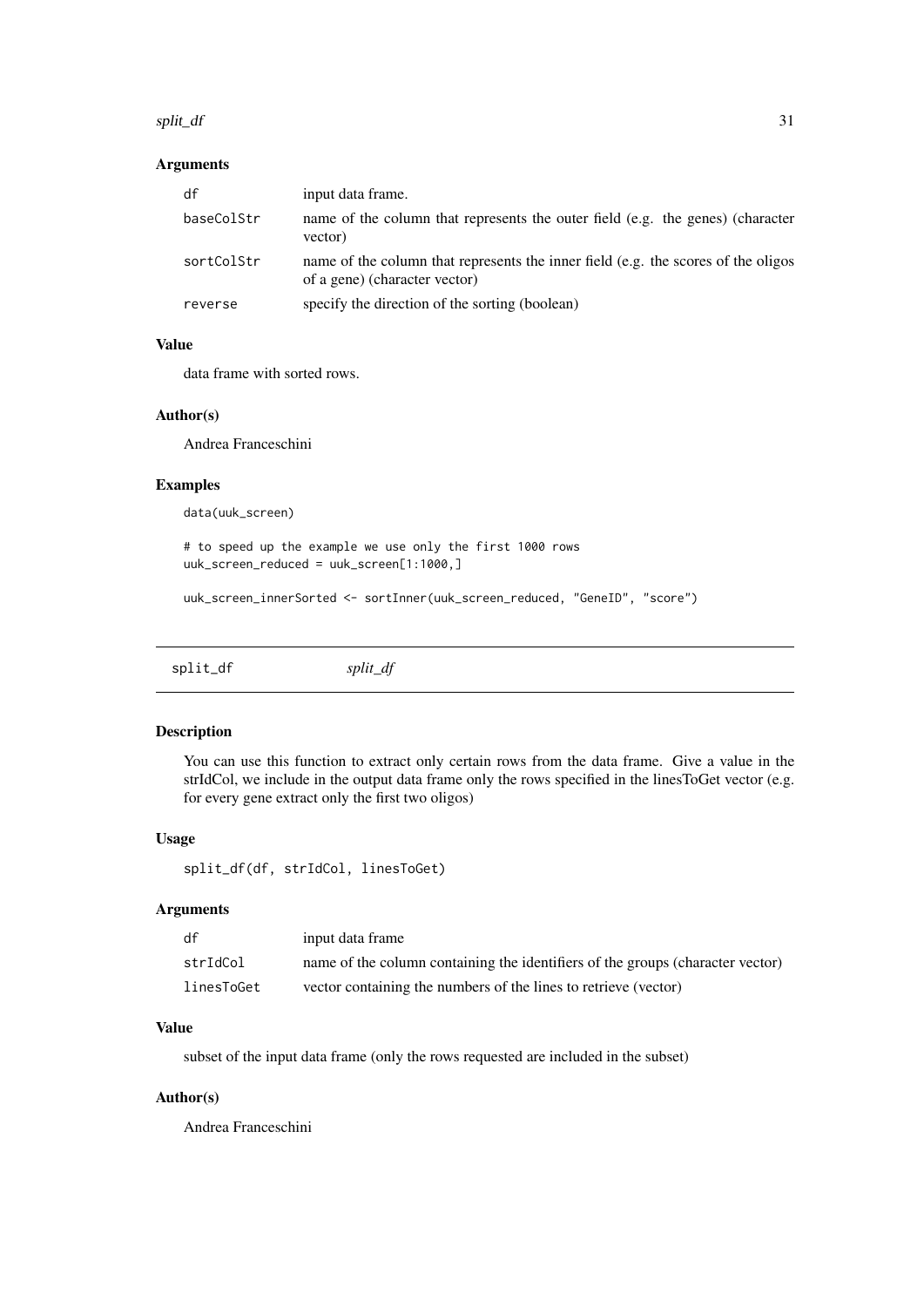## Examples

data(uuk\_screen)

```
# to speed up the example we use only the first 1000 rows
uuk_screen_reduced = uuk_screen[1:1000,]
```

```
uuk_screen_firstOligo <- split_df(uuk_screen_reduced, "GeneID", c(1))
```
transcribe\_seqs *transcribe\_seqs*

## Description

transcribe the sequences that are present in a specific column of the input data frame

## Usage

```
transcribe_seqs(df, seqColName="siRNA_seq", toDNA=FALSE, progress_bar=FALSE)
```
## Arguments

| df           | input data frame.                                                                                                                                               |
|--------------|-----------------------------------------------------------------------------------------------------------------------------------------------------------------|
| segColName   | name of the column that contains the sequences (character vector) (each se-<br>quence must be in the format of a character vector, <i>i.e.</i> a simple string) |
| toDNA        | choose whether to transcribe to DNA (i.e. put T instead of U) (boolean)                                                                                         |
| progress_bar | choose whether disable printing warnings/messages. (boolean)                                                                                                    |

## Value

data frame given in input, but with the sequences transcribed.

## Author(s)

Andrea Franceschini

## Examples

data(uuk\_screen)

input screen = head(uuk screen,  $n=10$ ) uuk\_screen\_transcribed = transcribe\_seqs(input\_screen)

<span id="page-31-0"></span>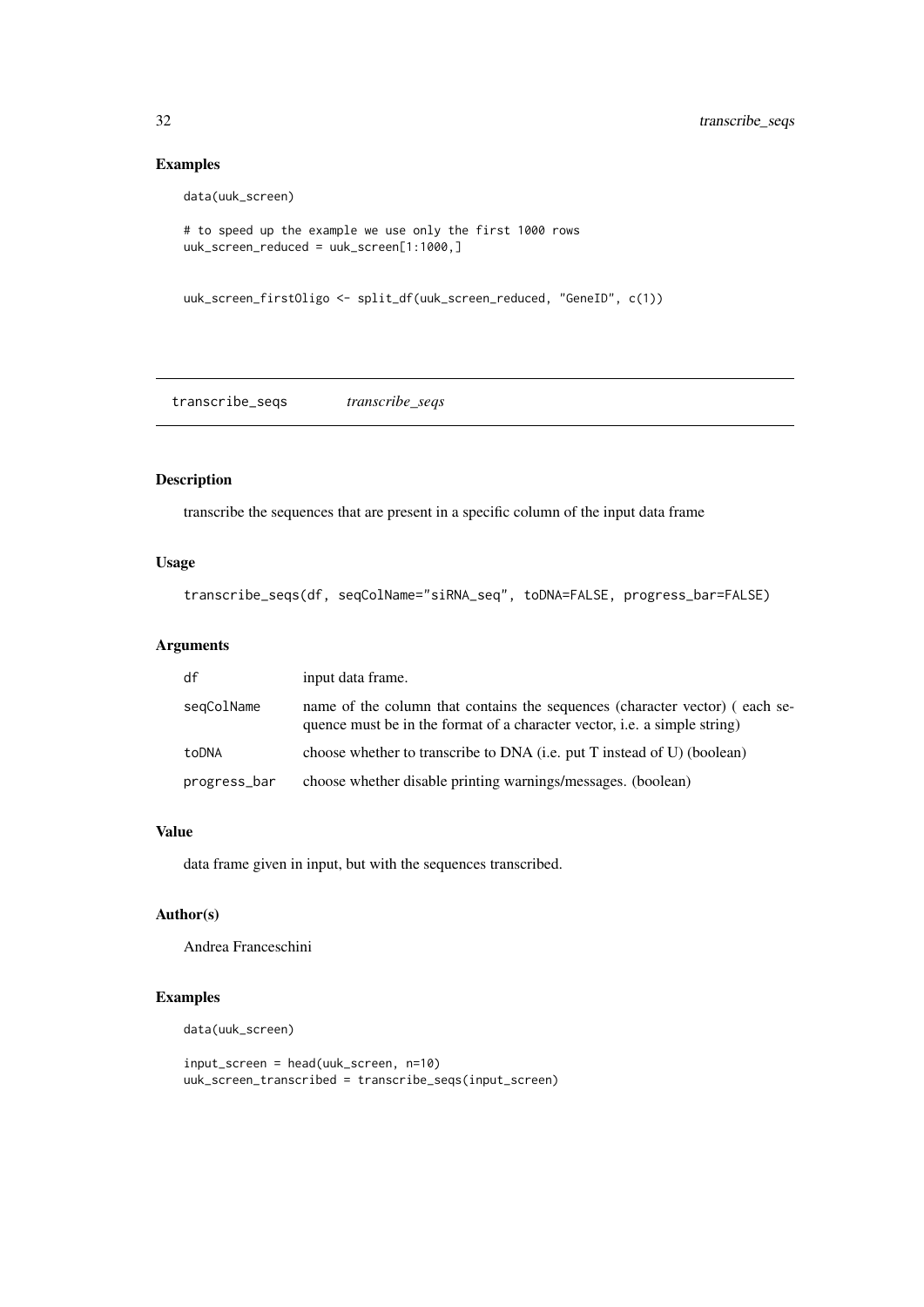<span id="page-32-0"></span>

#### Description

Cell Number phenotype of a genome wide siRNA screen that have been performed on Hela DC-SIGN cells that have been infected with the Uukuniemi virus. The screen has been performed using a QIAGEN unpooled library having 4 siRNA oligos x gene.

#### Usage

data(uuk\_screen)

#### Format

Data frame with 72249 observations on the following 3 variables.

GeneID a numeric vector siRNA\_seq a character vector score a numeric vector

#### Source

Roger Meier et al. 2014

| uuk_screen_dh      |  |  |  | cell number phenotype of the Uukuniemi DHARMACON siRNA |  |
|--------------------|--|--|--|--------------------------------------------------------|--|
| genome wide screen |  |  |  |                                                        |  |

#### Description

Cell Number phenotype of a genome wide siRNA screen that have been performed on Hela DC-SIGN cells that have been infected with the Uukuniemi virus. The screen has been performed using a DHARMACON pooled library with pools of 4 siRNA oligos x gene.

## Usage

data(uuk\_screen\_dh)

#### Format

Data frame with 70304 observations on the following 3 variables.

GeneID a numeric vector siRNA\_seq a character vector score a numeric vector

## Source

Roger Meier et al. 2014